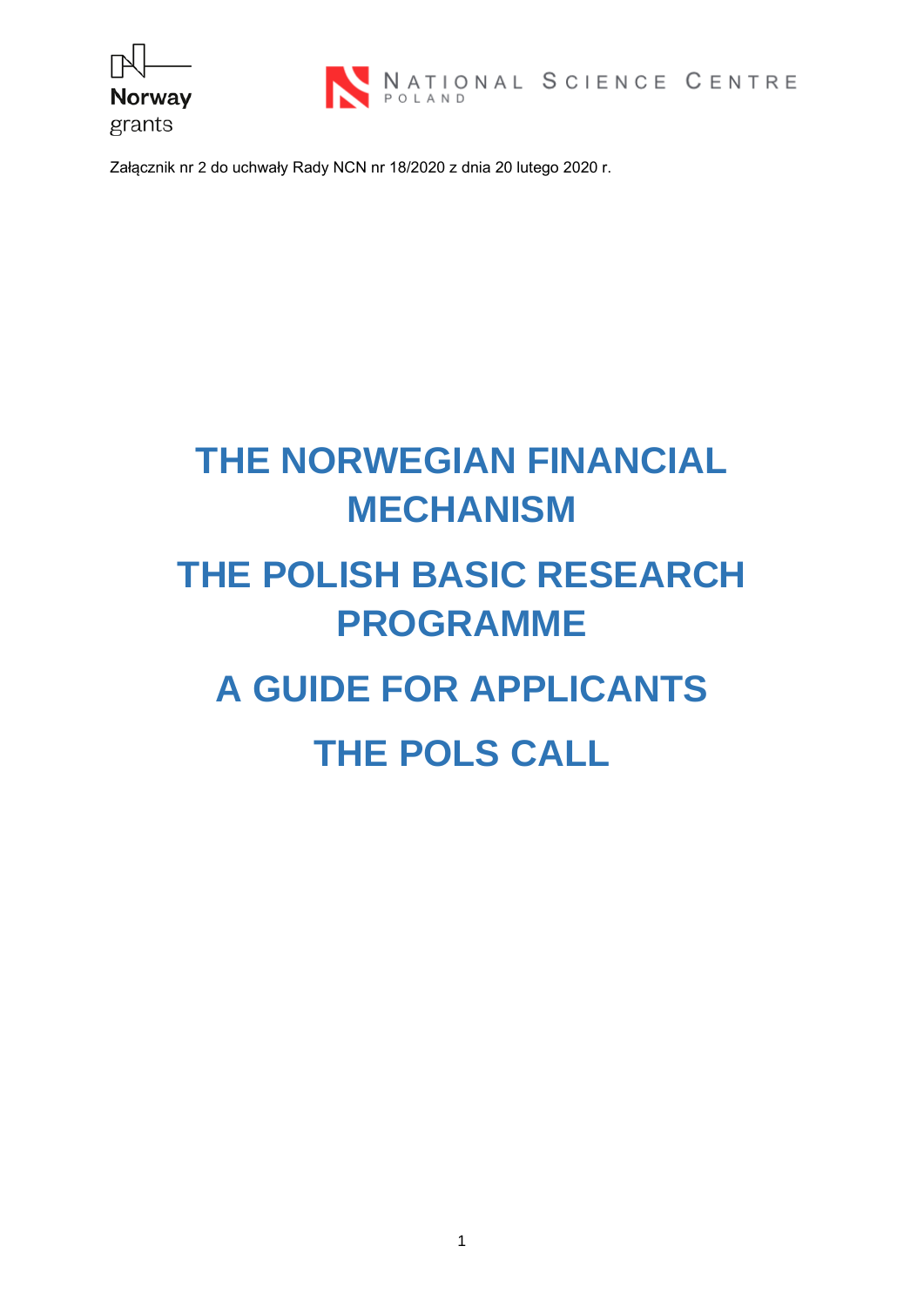## $\mathbb{R}$ Norway

grants

| <b>Table of contents</b> |  |  |  |
|--------------------------|--|--|--|

| 4.2.3 Travel and subsistence allowances for staff taking part in the project  14                |  |
|-------------------------------------------------------------------------------------------------|--|
|                                                                                                 |  |
|                                                                                                 |  |
| 4.2.6 Costs arising directly from requirements imposed by the project contract for each project |  |
|                                                                                                 |  |
|                                                                                                 |  |
|                                                                                                 |  |
|                                                                                                 |  |
|                                                                                                 |  |
|                                                                                                 |  |
|                                                                                                 |  |
|                                                                                                 |  |
|                                                                                                 |  |
|                                                                                                 |  |
|                                                                                                 |  |
|                                                                                                 |  |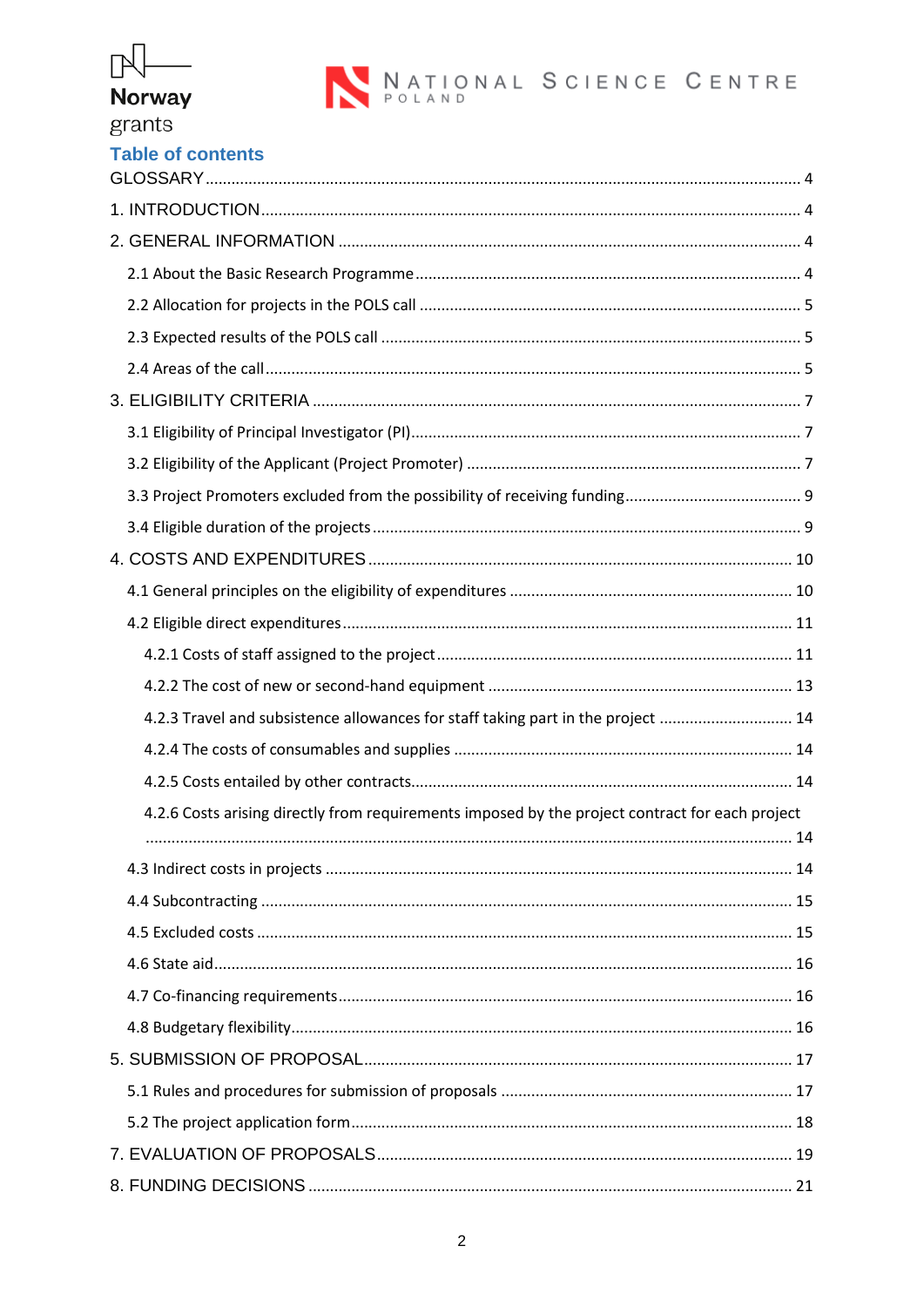## $\mathbb{N}$ Norway

## grants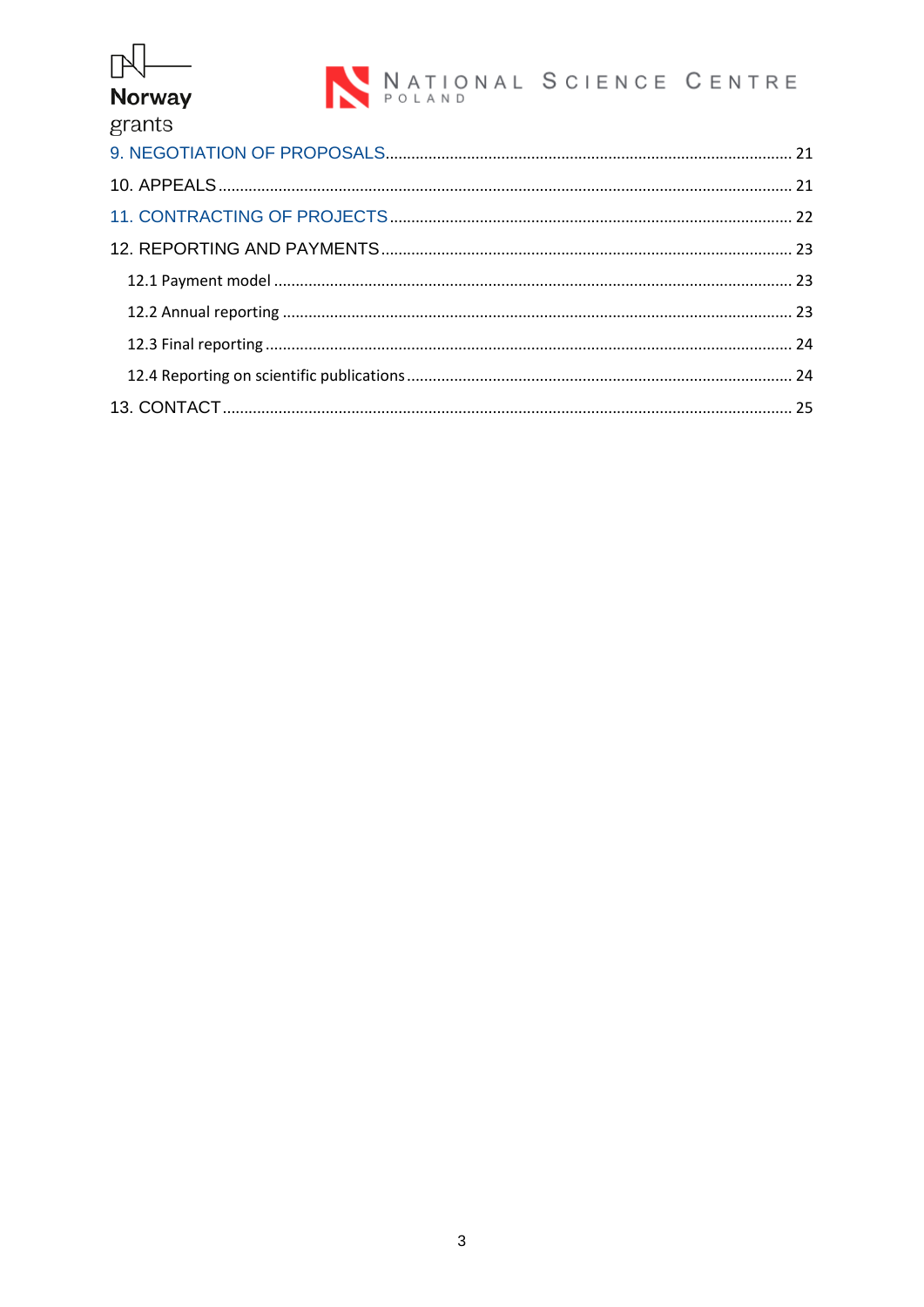

### <span id="page-3-0"></span>**GLOSSARY**

Project Promoter = Applicant = Host Institution

Principal Investigator (PI) = the incoming researcher planning to implement a research project at a Polish Host Institution under the POLS call

Programme Operator = National Science Centre (NCN), Poland

- ZSUN/OSF = electronic submission system (Integrated System of Services for Science/Servicing Financing Streams): [https://osf.opi.org.pl](https://osf.opi.org.pl/)
- Call edition = NCN calls in which proposals are submitted by the same date
- Regulation = [Regulation on the implementation of the Norwegian](https://www.ncn.gov.pl/sites/default/files/pliki/regulaminy/regulation_on_the_implementation_norwegian_financial_mechanism_2014-2021.pdf) Financial [Mechanism 2014-2021](https://www.ncn.gov.pl/sites/default/files/pliki/regulaminy/regulation_on_the_implementation_norwegian_financial_mechanism_2014-2021.pdf)

## <span id="page-3-1"></span>**1. INTRODUCTION**

The terms and conditions of the Guide for Applicants have been developed on the basis of the Regulation on the implementation of the Norwegian Financial Mechanism 2014-2021. The Guide for Applicants specifies in detail the responsibilities of the participants in the POLS call and is prepared in accordance with the Guideline for Research Programmes – Rules for the establishment and implementation of programmes falling under the Programme Area "Research".

The Guide for Applicants complements the POLS call announcement and the Guide for Evaluators. Both applicants and evaluators are kindly asked to familiarise themselves with the procedures described herein.

## <span id="page-3-2"></span>**2. GENERAL INFORMATION**

#### <span id="page-3-3"></span>**2.1 About the Basic Research Programme**

There are two main objectives of the Norway and EEA grants: (i) to reduce economic and social disparities in Europe; and (ii) to strengthen bilateral cooperation of the Beneficiary countries and the Donor States (Norway, Iceland and Liechtenstein).

The main goal of the Basic Research Programme implemented by the National Science Centre is to enhance research-based knowledge development in Poland. Basic research should be understood as "experimental or theoretical endeavours undertaken to gain new knowledge of the foundations of phenomena and observable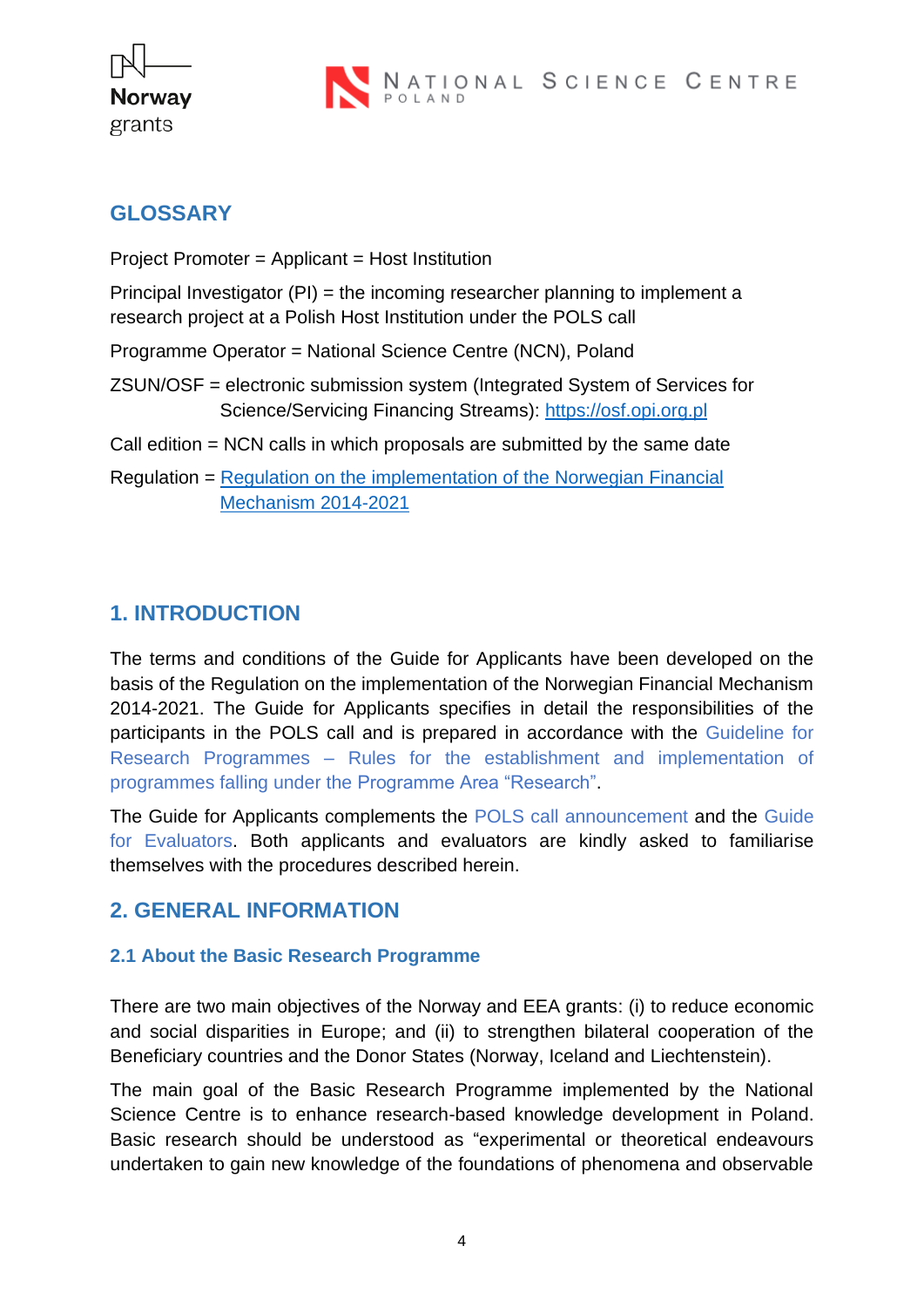



facts, without any direct commercial use". Projects which generate new solutions or social innovations are warmly welcomed, but the project grants will not support activities such as commercialisation, development or enhancement of products or any other direct commercial use, etc.

The programme is designed, through competitive and open calls for proposals for research projects, to promote high-quality research. During the Basic Research Programme period, three open calls were announced: GRIEG, IdeaLab and POLS. The Programme is organised in cooperation with the Research Council of Norway.

#### <span id="page-4-0"></span>**2.2 Allocation for projects in the POLS call**

The POLS call receives financial support from Norway Grants (85%) and the Polish national contribution (15%). The budget of the call is EUR 7,000,000.

The minimum amount of a project grant is EUR 100,000 and the maximum amount is EUR 200,000 (including indirect costs).

#### <span id="page-4-1"></span>**2.3 Expected results of the POLS call**

The POLS call will be implemented through curiosity-driven research projects undertaken by excellent incoming researchers of any nationality (including Polish) at Polish host institutions providing a high-quality research environment.

Expected results of the POLS call are:

- Peer reviewed scientific publications with international outreach in line with the programme's open access policy<sup>1</sup>;
- Knowledge transfer, sharing experience and best practices;
- Increasing the internationalisation of the research arena in Poland;
- Increasing the potential of the PI and host institutions to successfully apply for international funding, including ERC grants;
- Development of the capacity of Polish research institutions to host incoming researchers.

#### <span id="page-4-2"></span>**2.4 Areas of the call**

The POLS call will support research projects in all areas of basic research.<sup>2</sup> Based on the provisions of the MoU between Poland and Norway, scientists working within polar

<sup>1</sup> https://www.coalition-s.org/

<sup>&</sup>lt;sup>2</sup> The list of 25 NCN panels determined by the Resolution of the Council of the National Science Centre (87/2019).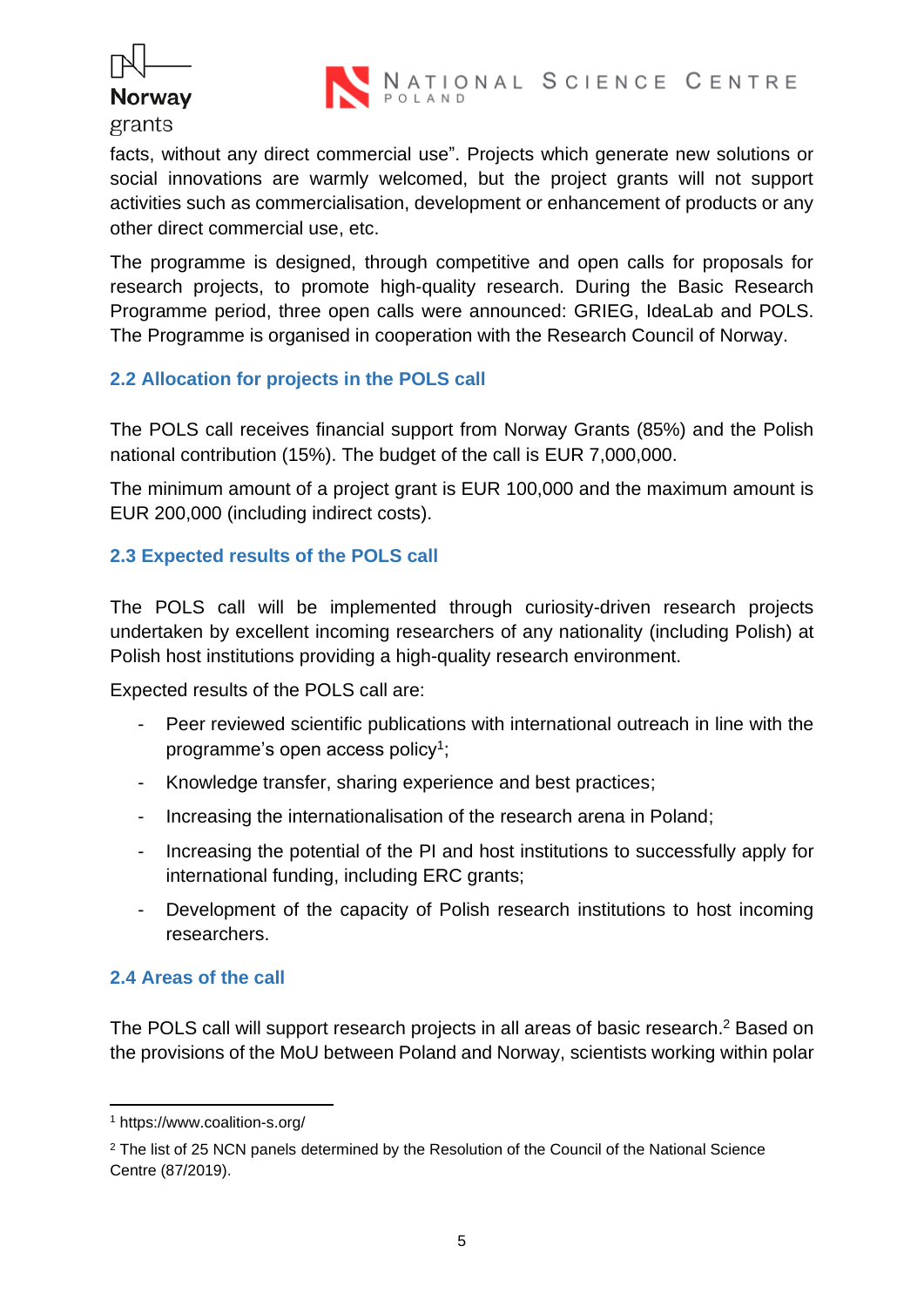



research and social science research are particularly invited to submit proposals to this call.

Twenty-five research discipline-specific evaluation panels are grouped in the three main domains: HS – Arts, Humanities and Social Sciences; NZ – Life Sciences; ST – Physical Sciences and Engineering. The applicant should choose the main discipline panel. All panels are presented on the website: [https://www.ncn.gov.pl/finansowanie](https://www.ncn.gov.pl/finansowanie-nauki/panele-ncn?language=en)[nauki/panele-ncn?language=en](https://www.ncn.gov.pl/finansowanie-nauki/panele-ncn?language=en)

| <b>HS-Arts, Humanities</b> |                                                                             | NZ - Life Sciences |                                                                      | <b>ST-Physical Sciences</b>        |                                                                |
|----------------------------|-----------------------------------------------------------------------------|--------------------|----------------------------------------------------------------------|------------------------------------|----------------------------------------------------------------|
| and Social Sciences        |                                                                             |                    |                                                                      |                                    | and Engineering                                                |
| HS <sub>1</sub>            | Fundamental<br>questions of human<br>existence and the<br>nature of reality | NZ <sub>1</sub>    | Molecular biology,<br>structural biology,<br>biotechnology           | ST <sub>1</sub><br>ST <sub>2</sub> | <b>Mathematics</b><br>Fundamental<br>constituents of<br>matter |
| HS <sub>2</sub>            | Culture and cultural<br>production                                          | NZ <sub>2</sub>    | Genetics, genomics                                                   | ST <sub>3</sub>                    | Condensed matter<br>physics                                    |
| HS <sub>3</sub>            | The study of the<br>human past                                              | NZ3                | Cellular and<br>developmental<br>biology                             | $\overline{\text{ST4}}$            | Chemistry                                                      |
| HS4                        | Individuals, institutions,<br>markets                                       | NZ4                | Biology of tissues,<br>organs and organisms                          | ST <sub>5</sub>                    | <b>Materials</b>                                               |
| HS <sub>5</sub>            | Norms and<br>governance                                                     | NZ <sub>5</sub>    | Human and animal<br>non-infectious<br>diseases                       | ST <sub>6</sub>                    | Computer science<br>and informatics                            |
| HS <sub>6</sub>            | Human nature and<br>human society                                           | NZ <sub>6</sub>    | Human and animal<br>immunology and<br>infection                      | ST <sub>7</sub>                    | Systems and<br>communication<br>engineering                    |
|                            |                                                                             | NZ7                | Diagnostics tools,<br>therapies and public<br>health                 | ST <sub>8</sub>                    | Production and<br>processes<br>engineering                     |
|                            |                                                                             | NZ8                | Evolutionary and<br>environmental biology                            | ST <sub>9</sub>                    | Astronomy and<br>space science                                 |
|                            |                                                                             | NZ <sub>9</sub>    | <b>Fundamentals of</b><br>applied life sciences<br>and biotechnology | <b>ST10</b>                        | Earth science                                                  |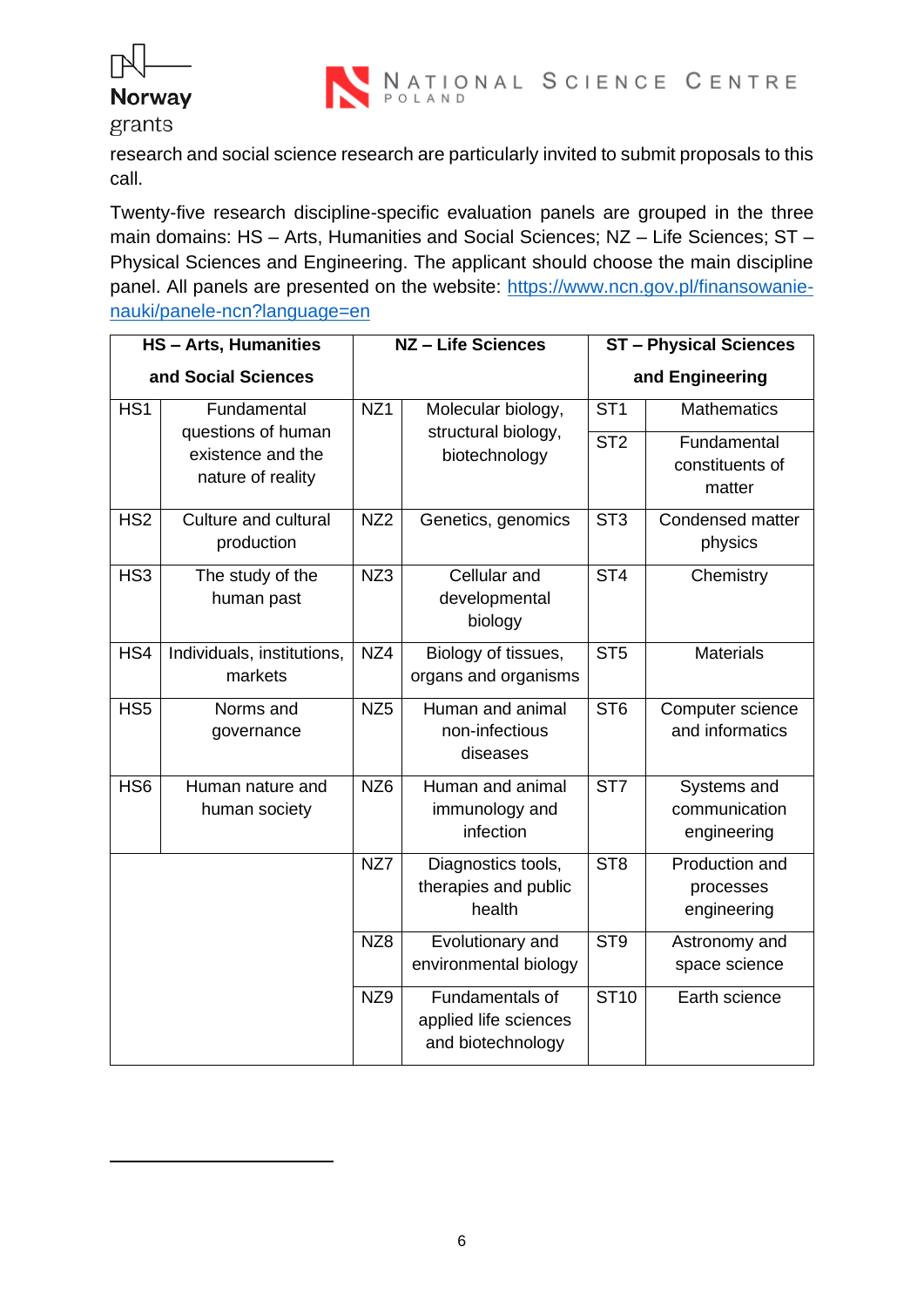NATIONAL SCIENCE CENTRE

## <span id="page-6-0"></span>**3**. **ELIGIBILITY CRITERIA**

ľ

**Norway** grants

#### <span id="page-6-1"></span>**3.1 Eligibility of Principal Investigator (PI)**

An eligible Principal Investigator under the POLS call is an incoming researcher who:

a) holds a PhD degree, conferred by the date of the deadline for proposal submission. At the stage of proposal submission, the PI declares whether he or she holds a PhD degree. Should the proposal be granted funding, the Applicant (Project Promoter) will confirm in the Project contract that the relevant documents certifying the award of the PhD degree have been checked;

b) has not resided or carried out his or her main activity (work, studies, etc.) in Poland for at least 24 months prior to the call deadline (June 16, 2020), unless as part of a procedure for obtaining refugee status under the Geneva Convention. At the stage of proposal submission, the PI declares if he or she has resided and carried out his or her main activity outside Poland. Should the proposal be granted funding, the NCN will check the relevant documents prior to signing the Project contract. The documents should confirm the exact period of stay outside of Poland and should indicate specific dates "from …to….". These documents could for example be: flat rental contracts, bills, a certificate of employment, a residence permit, insurance contracts, tax declarations etc.

c) in the 24 months before the call deadline has not had the role of PI in a research project carried out in Poland (including projects funded by the NCN). This must be confirmed by a statement at the stage of proposal submission;

The researcher can apply as PI for only one proposal in the POLS call and cannot apply to any other NCN call in the same call edition (NCN calls in which proposals are submitted by the same date).

#### <span id="page-6-2"></span>**3.2 Eligibility of the Applicant (Project Promoter)**

The eligible Applicants (Project Promoters) are:

- Research organisations, as defined in the Commission Regulation (Commission Regulation (EU) No 651/2014 of 17 June 2014, declaring certain categories of aid compatible with the internal market in application of Articles 107 and 108 of the Treaty), and as specified in Article 27, section 1, point 1, 3- 6 of the Act on the National Science Centre, established as a legal person in Poland,
- Enterprises as defined in the Commission Regulation (Commission Regulation (EU) No 651/2014 of 17 June 2014 declaring certain categories of aid compatible with the internal market in application of Articles 107 and 108 of the Treaty), established in Poland.

These are: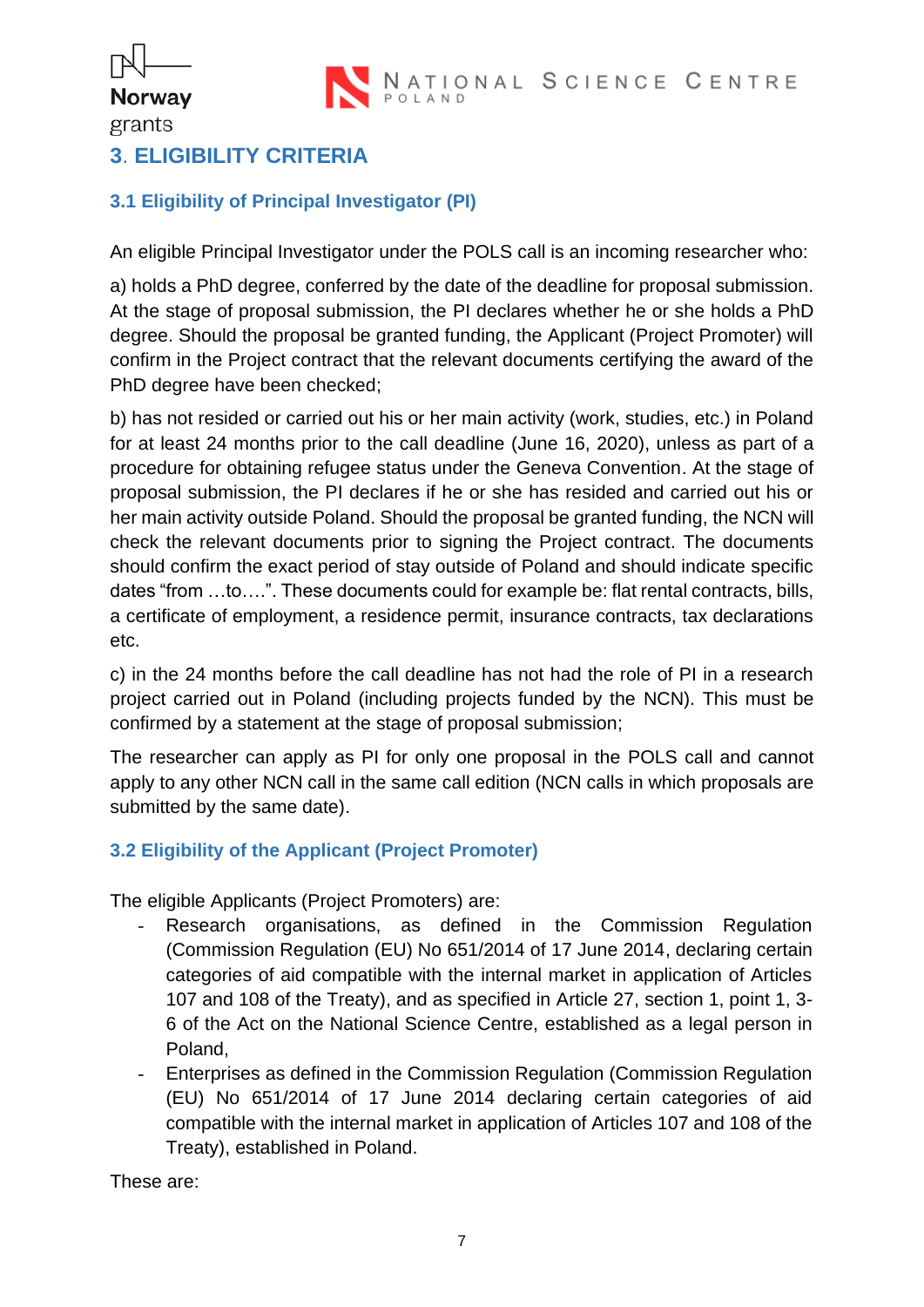

NATIONAL SCIENCE CENTRE

grants

- universities;
- federations of science and HE entities;
- research institutes of the Polish Academy of Sciences, operating pursuant to the Act on the Polish Academy of Sciences of 30 April 2010 (Journal of Laws of 2018, item 1475);
- research institutes operating pursuant to the Act on Research Institutes of 30 April 2010 (Journal of Laws of 2018, item 736);
- international research institutes established pursuant to separate provisions and operating in the Republic of Poland;
- the Łukasiewicz Centre, operating pursuant to the Act on the Łukasiewicz Research Network (Journal of Laws 2019, item 534);
- institutes operating within the Łukasiewicz Research Network within the meaning of the Act on the Łukasiewicz Research Network (Journal of Laws 2019, item 534);
- the Polish Academy of Arts and Sciences;
- other institutions involved in research independently on a continuous basis;
- scientific and industrial centres within the meaning of the Act on Research Institutes (Journal of Laws of 2018, item 736);
- research centres of the Polish Academy of Sciences within the meaning of the Act on the Polish Academy of Sciences of 30 April 2010;
- scientific libraries;
- companies operating as R&D centres within the meaning of the Act on Certain Forms of Support for Innovative Activity of 30 May 2008 (Journal of Laws of 2018, item 141).
- companies conducting research in another organisational form than laid down above, i.e. all enterprises as defined in the Commission Regulation (Commission Regulation (EU) No 651/2014 of 17 June 2014 declaring certain categories of aid compatible with the internal market in application of Articles 107 and 108 of the Treaty), established in Poland.

It is required that the Project Promoter employs the PI from the duration of the project and provide him/her with quality research environment for its implementation. The Project Promoter (the Applicant) has the scientific and administrative responsibility for the project. Should the submitted research proposal be selected for funding, the Project Promoter has to sign the Project contract with the NCN, which is the Programme Operator. The Project Promoter is responsible for submitting annual reports and a final report to the NCN, Poland.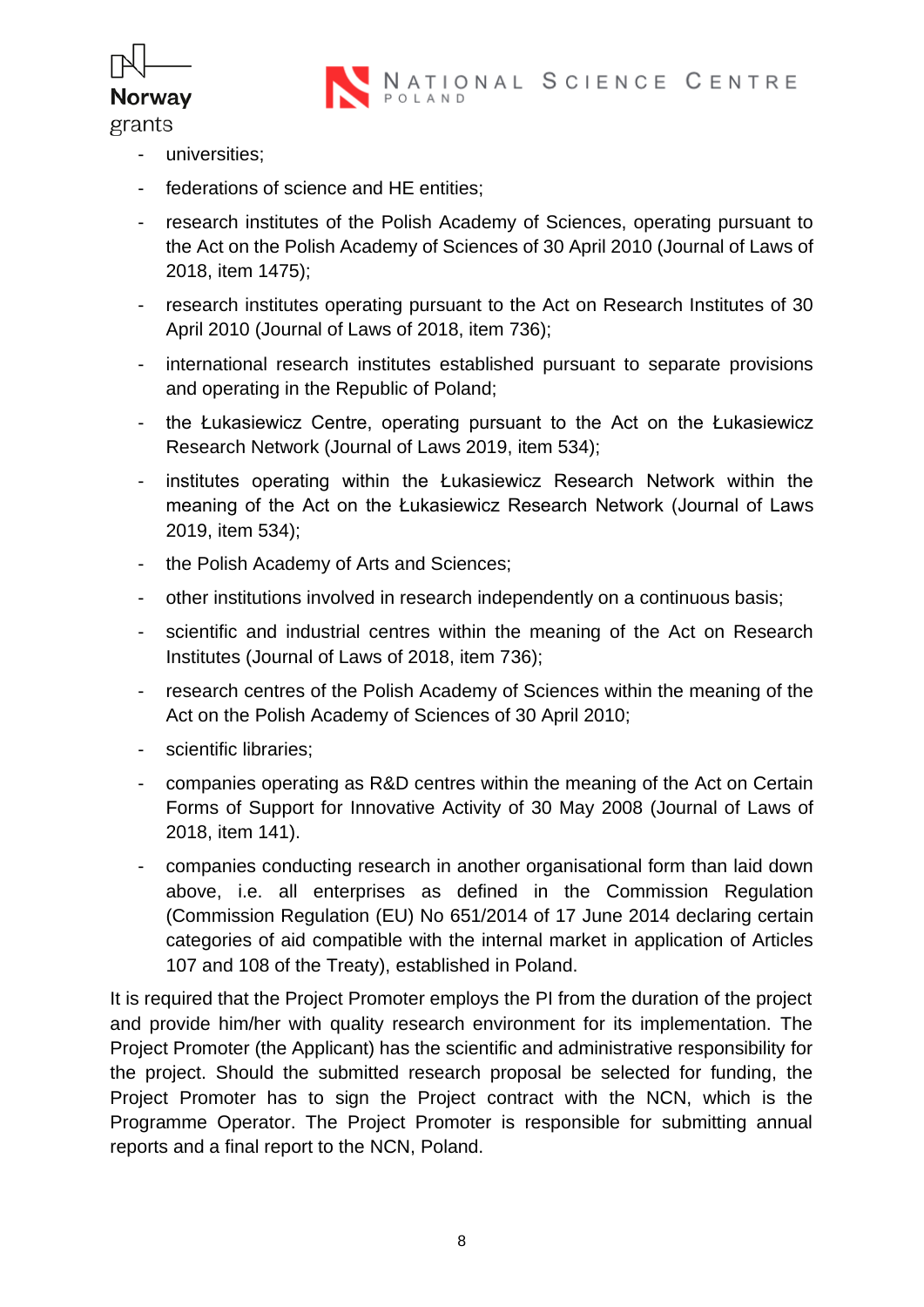## ľ **Norway**

#### grants



## <span id="page-8-0"></span>**3.3 Project Promoters which are subject to exclusion from the possibility of receiving funding**

Project Promoters which are subject to exclusion from the possibility of receiving funding cannot submit proposals. This eligibility criterion shall be verified during the eligibility check based on the Project Promoter's statement.

In accordance with article 9.2 of the Guidelines for Research Programmes, grants may not be awarded to potential participants who are, at the time of the grant award procedure, bankrupt or being wound up, convicted of an offence concerning their professional conduct, not in compliance with their obligations relating to the payment of social security contributions or the payment of taxes, the subject of a judgment for fraud, corruption, involvement in a criminal organisation, money-laundering or any other illegal activity, subject to a conflict of interests or guilty of misrepresenting information.

Any potential participant who has committed an irregularity in the implementation of any other action under financing provided by the European Union or under financial contributions provided by the EFTA States in relation to the EEA Agreement may be excluded from the selection procedure at any time, with due regard being given to the principle of proportionality.

Project Promoters are excluded from the possibility of receiving funding in particular pursuant to:

- art. 207 section 4 of the Act on Public Finance of August 27, 2009 (Journal of Laws of 2019, item 869, as amended);

- art.12 section 1 item 1 of the Act of the consequences of entrusting work to foreigners who are contrary to the provisions on the territory of the Republic of Poland of June 15, 2012 (Journals of Laws of 2012, item 769,as amended);

- art. 9 section 1 item 2a of the Act on the Liability of Collective Entities for Acts Prohibited Under Penalty of October 28, 2002 (Journals of Laws of 2019, item 628, as amended).

#### <span id="page-8-1"></span>**3.4 Eligible duration of the projects**

The duration of the projects may be 12 or 24 months.

This may be extended up to 12 months, without additional funds. The end of the period for eligibility of expenditures in POLS projects is 30 April 2024.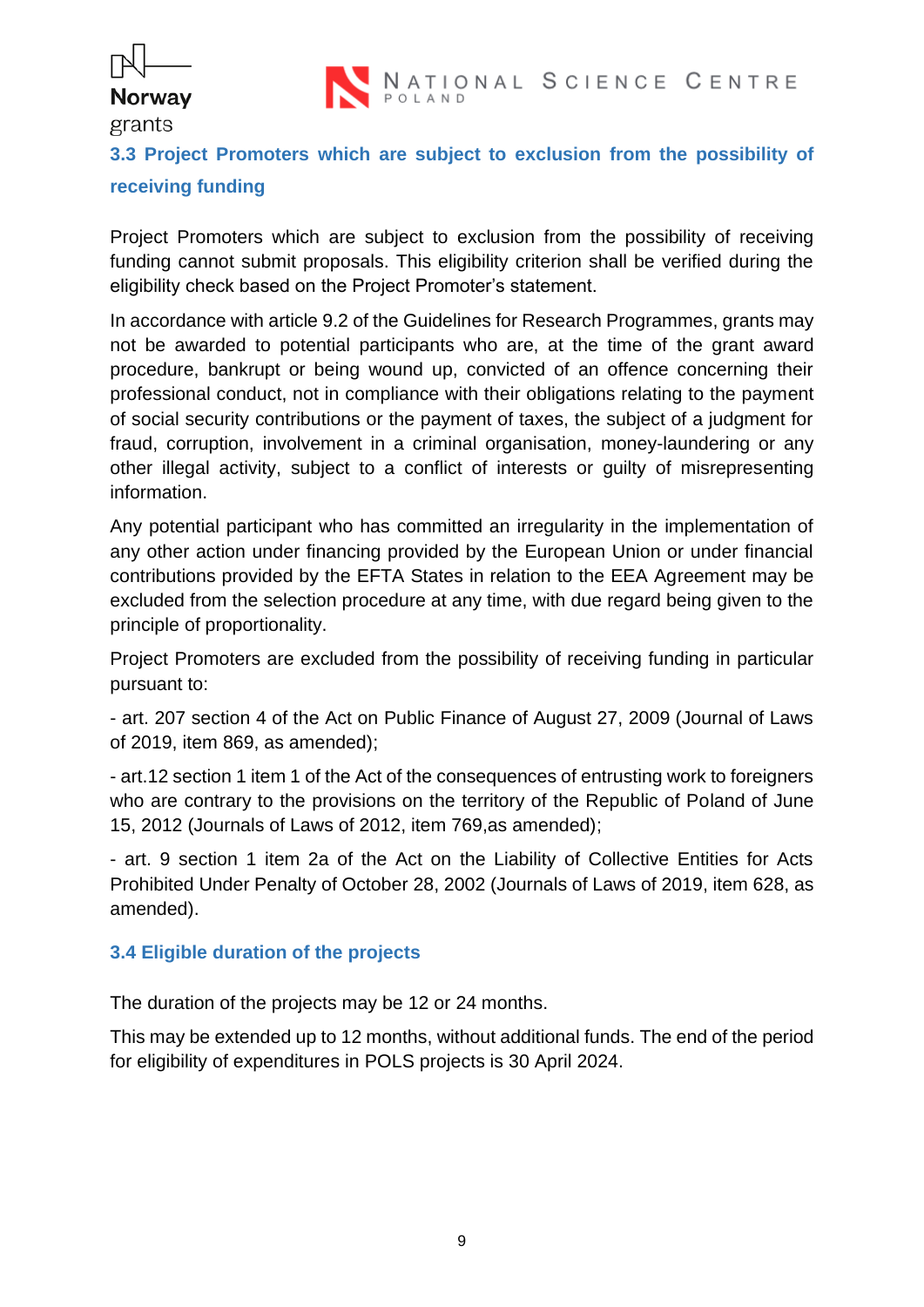

## ľ **Norway** grants

## <span id="page-9-0"></span>**4. COSTS AND EXPENDITURES**

Please use the exchange rate of the Polish National Bank on the day of the call announcement to calculate whether the project budget in PLN is within the eligible limits.

**Please note** that there must be no double financing of any part of the project by any other source of funds.

#### <span id="page-9-1"></span>**4.1 General principles on the eligibility of expenditures**

Eligible expenditures of projects are those actually incurred within the project, which are in accordance with Chapter 8 of the Regulation on the implementation of the Norwegian Financial Mechanism 2014-2021 and meet the following criteria:

- they are incurred between the first and final dates of eligibility of a project as specified in the Project contract **(please note that any expenditures incurred after 30 April 2024 will not be eligible)**;
- they are connected with the subject of the Project contract and they are indicated in the detailed budget for the project;
- they are proportionate and necessary for the implementation of the project;
- they must be used for the sole purpose of achieving the objective(s) of the project and its expected outcome(s) in a manner consistent with the principles of economy, efficiency and effectiveness;
- they are identifiable and verifiable, in particular through being recorded in the accounting records of the Project Promoter and determined according to the applicable accounting standards in Poland and according to generally accepted accounting principles;
- they comply with the requirements of applicable tax and social legislation;
- they comply with the requirements of applicable public procurement law; detailed requirements concerning public procurement are described in the Guidelines of the National Focal Point, available at <https://www.eog.gov.pl/strony/zapoznaj-sie-z-funduszami/podstawy-prawne/>

Expenditures are considered to have been incurred when the cost has been invoiced, paid and the subject matter delivered (in the case of goods) or performed (in the case of services and work). Exceptionally, costs in respect of which an invoice has been issued in the final month of eligibility are also deemed to be incurred within the dates of eligibility if the costs are paid within 30 days of the final date for eligibility. Overheads and depreciation of equipment are considered to have been incurred when they are recorded on the accounts of the Project Promoter.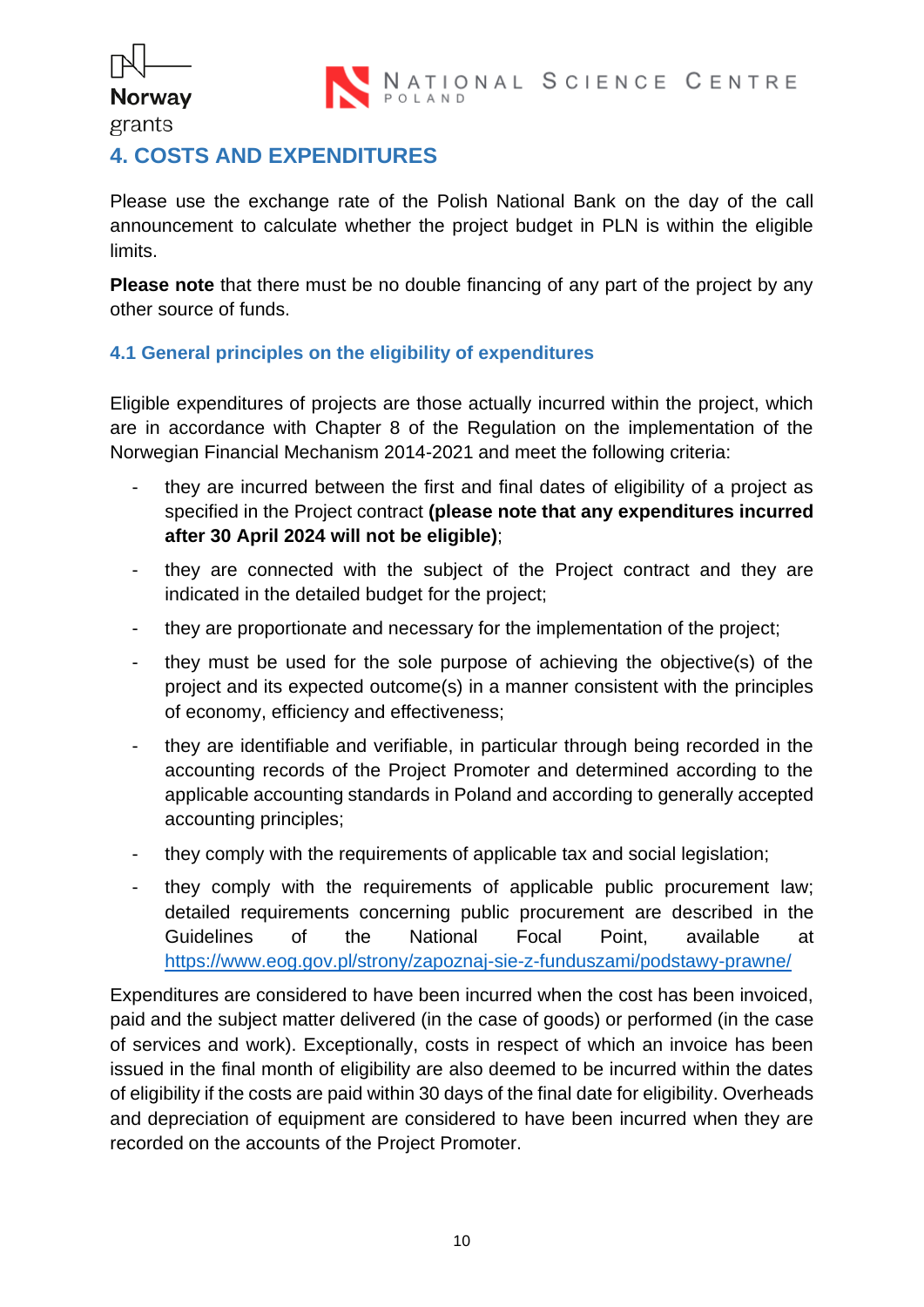## ľ **Norway**





The Project Promoter's internal accounting and auditing procedures must permit direct reconciliation of the expenditures and revenue declared in respect of the project with the corresponding accounting statements and supporting documents.

The eligibility of expenditures is checked during the proposal evaluation. The evaluators will pay attention to the composition of the budget.

Please note that eligibility of expenditures is also verified during the evaluation of the annual reports and the final report and during the external control and audit.

#### <span id="page-10-0"></span>**4.2 Eligible direct expenditures**

The eligible direct expenditures for a project are those expenditures which are identified by the Project Promoters, in accordance with their accounting principles and usual internal rules, as specific expenditures directly linked to the implementation of the project and which can, therefore, be booked to it directly. The following direct expenditures are eligible:

- costs of staff assigned to the project;
- cost of new or second-hand equipment;
- travel and subsistence allowances for staff taking part in the project;
- costs of consumables and supplies;
- costs entailed by other contracts;
- costs arising directly from requirements imposed by the project contract for each project.

All costs budgeted in the project (e.g. equipment, consumables and supplies, etc.) will be charged to the programme, VAT included. However, VAT is not considered an eligible cost in case the entity can reclaim the VAT from the national tax authorities in conformity with national indirect tax regulations.

#### <span id="page-10-1"></span>**4.2.1 Costs of staff assigned to the project**

#### Principal Investigator

The PI shall receive a full-time employment with the salary of PLN 190,000 per year comprising the actual salary plus social security charges and other statutory costs included in the remuneration.

During the period of receiving the remuneration from the POLS project, the PI must meet all of the following conditions:

a) he or she cannot receive other remuneration granted under the heading of direct costs in research projects funded by the NCN;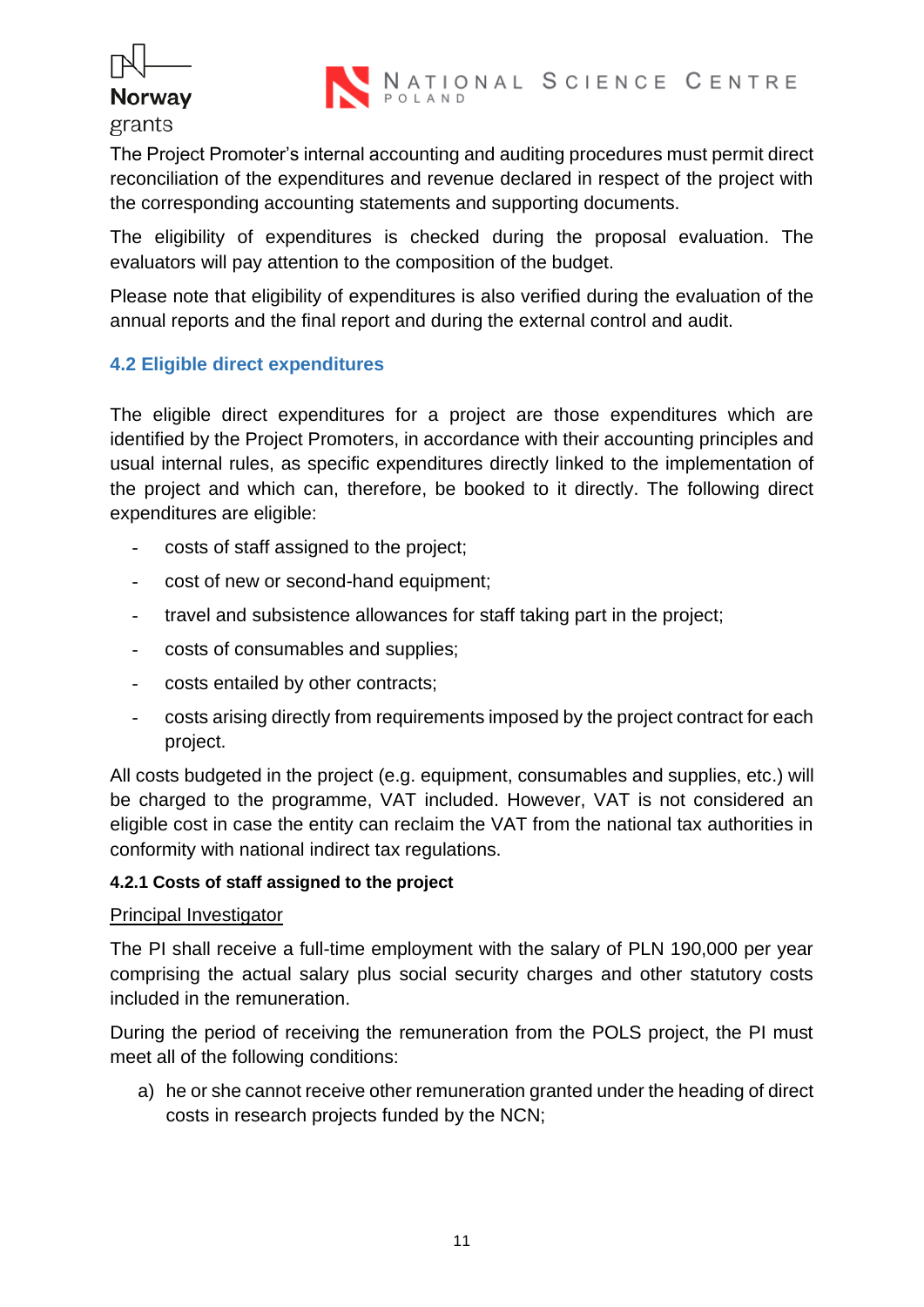

- b) he or she is not receiving remuneration from another employer pursuant to an employment contract, including an employer with a registered office outside of Poland;
- c) he or she is not receiving a pension from the social security system.

#### Costs of other staff assigned to the project under an employment contract

The following staff members may be assigned to the project:

- researchers co-investigators including master and PhD students (scholarships are not eligible under this call);
- persons employed at specialist auxiliary posts technicians, lab managers and other specialist research-supporting staff directly involved in the project as well as administrative staff to the extent that they relate to the cost of activities which would not be carried out if the project was not undertaken.

Costs of staff comprising actual salaries plus social security charges and other statutory costs included in the remuneration are eligible provided they comply with the Project Promoter's standard policy on remuneration. Timesheets should be used so that the actual time is recorded against a project to form the basis of the costs charged. If persons are contracted to work 100% of their time on a single project (whether they are working full-time or part-time), timesheets are not necessary as their costs can only be charged to that activity. In all other cases, timesheets are required. This includes persons who might be contracted to work on two or more projects, since it is essential when charging to have a means of recording and verifying the actual time applied to each activity.

Remuneration for the other members of the scientific team and additional staff supporting the implementation of the project cannot exceed per year:

- PLN 120,000 a researcher;
- PLN 100,000 a person employed as a specialist auxiliary post.

**Please note** that the above amounts concern full-time employment for a full year. In the case of part-time employment and/or employment for less than the entire year, the maximum amount is proportionally calculated.

#### The costs of persons working under a contract other than an employment contract

The costs of natural persons working with the Project Promoter under a contract other than an employment contract may be incurred as costs of staff, provided the requirements of the applicable public-procurement law are complied with and the following conditions are fulfilled:

the natural person is assigned to the project and named in the project team;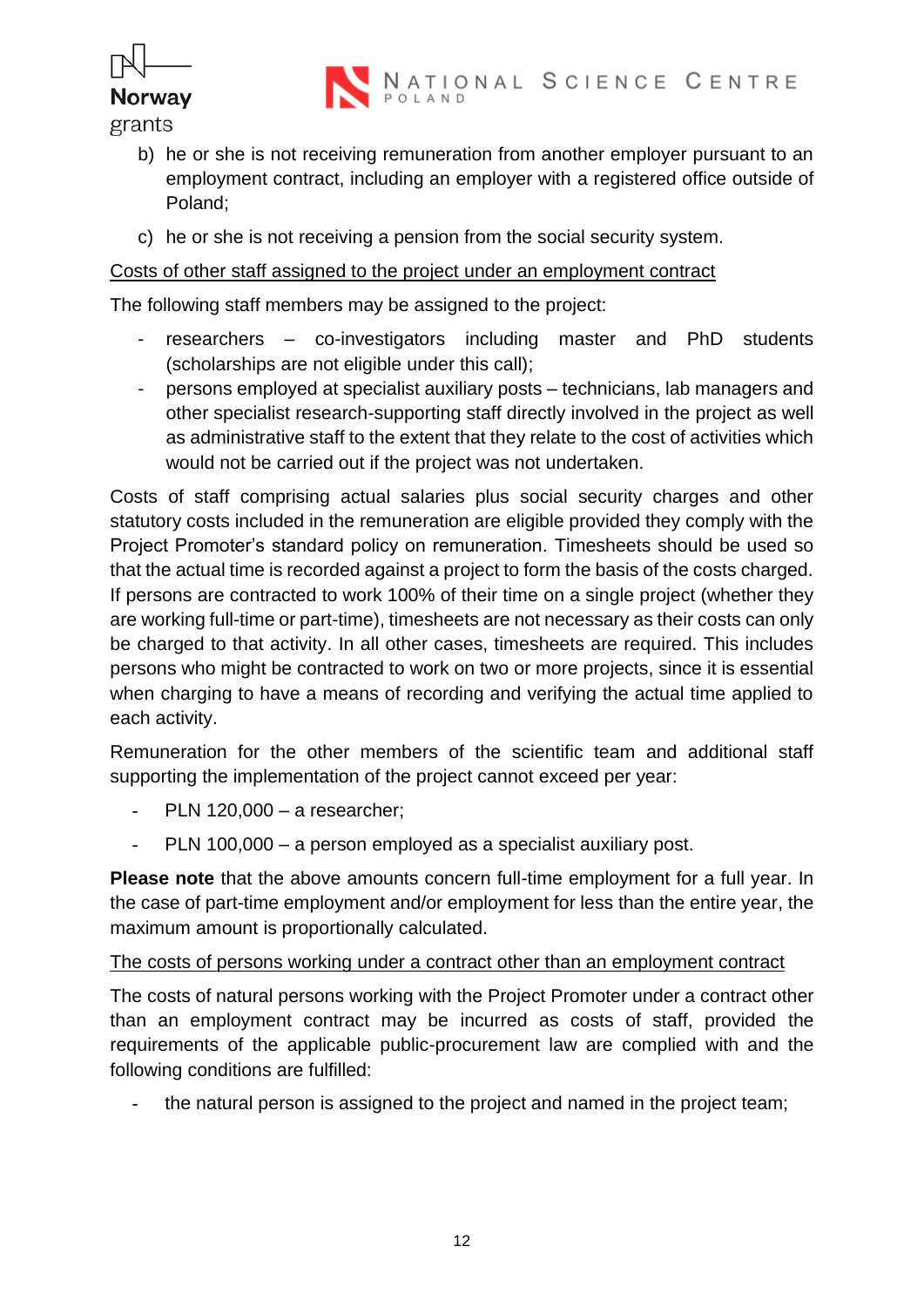

- the natural person works under the instructions of the Project Promoter and, unless otherwise agreed with the Project Promoter on the premises of the Project Promoter;
- the results of the work belong to the Project Promoter; and
- the costs are not significantly different from the costs of the staff performing similar tasks under an employment contract with the Project Promoter.

#### <span id="page-12-0"></span>**4.2.2 The cost of new or second-hand equipment**

Where new or second-hand equipment is purchased, only the portion of the depreciation corresponding to the duration of the project, and the rate of actual use for the purposes of the project may be considered eligible expenditure.

In the event that the Programme Operator determines, based on a justification provided in the project proposal, that the equipment is an integral and necessary component for achieving the outcomes of the project, the entire purchase price of that equipment may be eligible by way of exception. The entire purchase price of a single piece of equipment cannot exceed PLN 500,000. Requirements of the applicable public-procurement law must be complied with.

In the case of the Project Promoter applying for State aid, the costs of research equipment qualify as eligible costs to the extent and for the period in which they are used for the implementation of the research project. If the research equipment and devices are not used for the purpose of the research project over the entire period of use, only depreciation costs corresponding to the period of the project's completion, calculated pursuant to the accounting regulations, are deemed eligible costs.

Where the entire purchase price of the equipment is eligible, the Project Promoter:

- keeps the equipment on its own for a period of at least five years following the completion of the project and continues to use that equipment for the benefit of the overall objectives of the project for the same period;
- keeps the equipment properly insured against losses such as fire, theft or other normally insurable incidents both during the implementation of the project and for at least five years following the completion of the project; and
- sets aside appropriate resources for the maintenance of the equipment for at least five years following the completion of the project.

The Programme Operator may release any Project Promoter from the above obligations with respect to any specifically identified equipment where the Programme Operator is satisfied that, having regard to all relevant circumstances, continued use of that equipment for the overall objectives of the project would serve no useful economic purpose.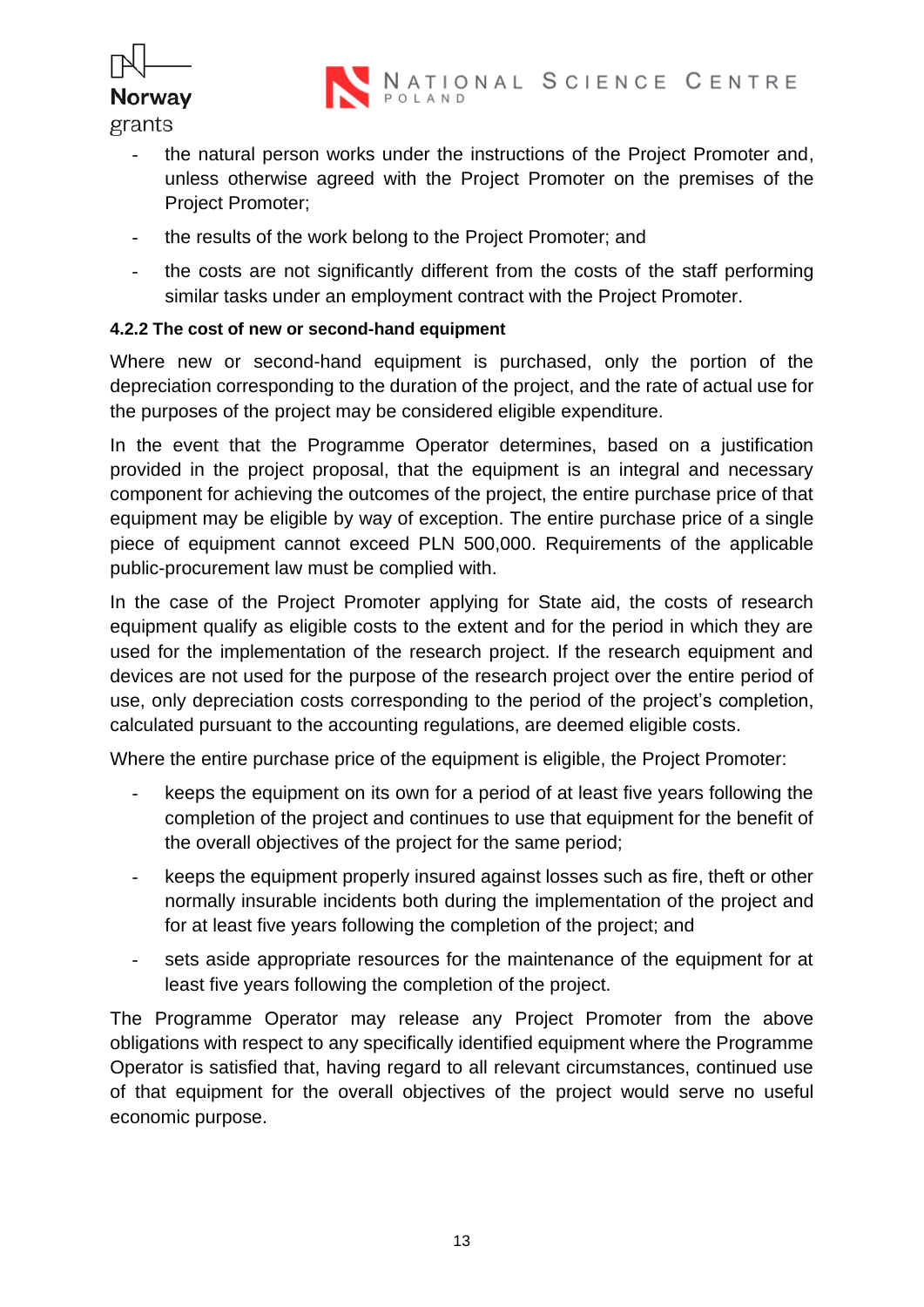



#### <span id="page-13-0"></span>**4.2.3 Travel and subsistence allowances for staff taking part in the project**

The travel and subsistence allowances for staff taking part in the project must be in accordance with the applicable national rules. As a general rule, travel costs should be limited to the project's necessities and calculated on the basis of economy class travel on public transport. The Programme will cover actual expenses for travel, accommodation, medical insurance and conference fees. For subsistence allowances, the Project Promoter shall follow the national rules.

#### <span id="page-13-1"></span>**4.2.4 The costs of consumables and supplies**

The costs of consumables and supplies must be identifiable and assigned to the project. The type of consumables (reagents, office supplies, small laboratory equipment, etc.) should be indicated, with justification for the estimated total costs. Requirements of the applicable public-procurement law must be complied with.

#### <span id="page-13-2"></span>**4.2.5 Costs entailed by other contracts**

The costs of other contracts linked to the implementation of the project are eligible for the Project Promoter, provided this complies with the applicable rules on public procurement and the Regulation.

#### <span id="page-13-3"></span>**4.2.6 Costs arising directly from requirements imposed by the project contract for each project**

The costs of the Project Promoter's opening and maintaining a separate interestbearing bank account dedicated to the payments of the project grant are eligible.

All reported publications should have Green or Gold access<sup>3</sup>. Open Access costs are eligible under the Basic Research Programme.

#### <span id="page-13-4"></span>**4.3 Indirect costs in projects**

Indirect eligible costs will be determined by applying a flat rate of 25% of the total direct eligible costs, excluding direct eligible costs for subcontracting and the costs of resources made available by third parties which are not used on the premises of the Project Promoter, as well as financial support to third parties<sup>4</sup>.

The indirect costs should be used to provide the PI with an appropriate working space. The indirect costs can include salaries for administrative staff providing support for the PI which are not part of staff costs (financial department representatives, acquisitions responsible, PR officer etc).

<sup>&</sup>lt;sup>3</sup> Gold open access is where an author publishes the article in an online open access journal. Green open access is where an author publishes the article in any journal and then self-archives a copy in a freely accessible institutional or specialist online archive known as a repository, or on a website.

<sup>4</sup> Third parties: organisations/individuals that are involved in a project but have not signed the project contract. Depending on the Project Promoter's needs, third parties can be directly involved in the implementation of the project tasks or not.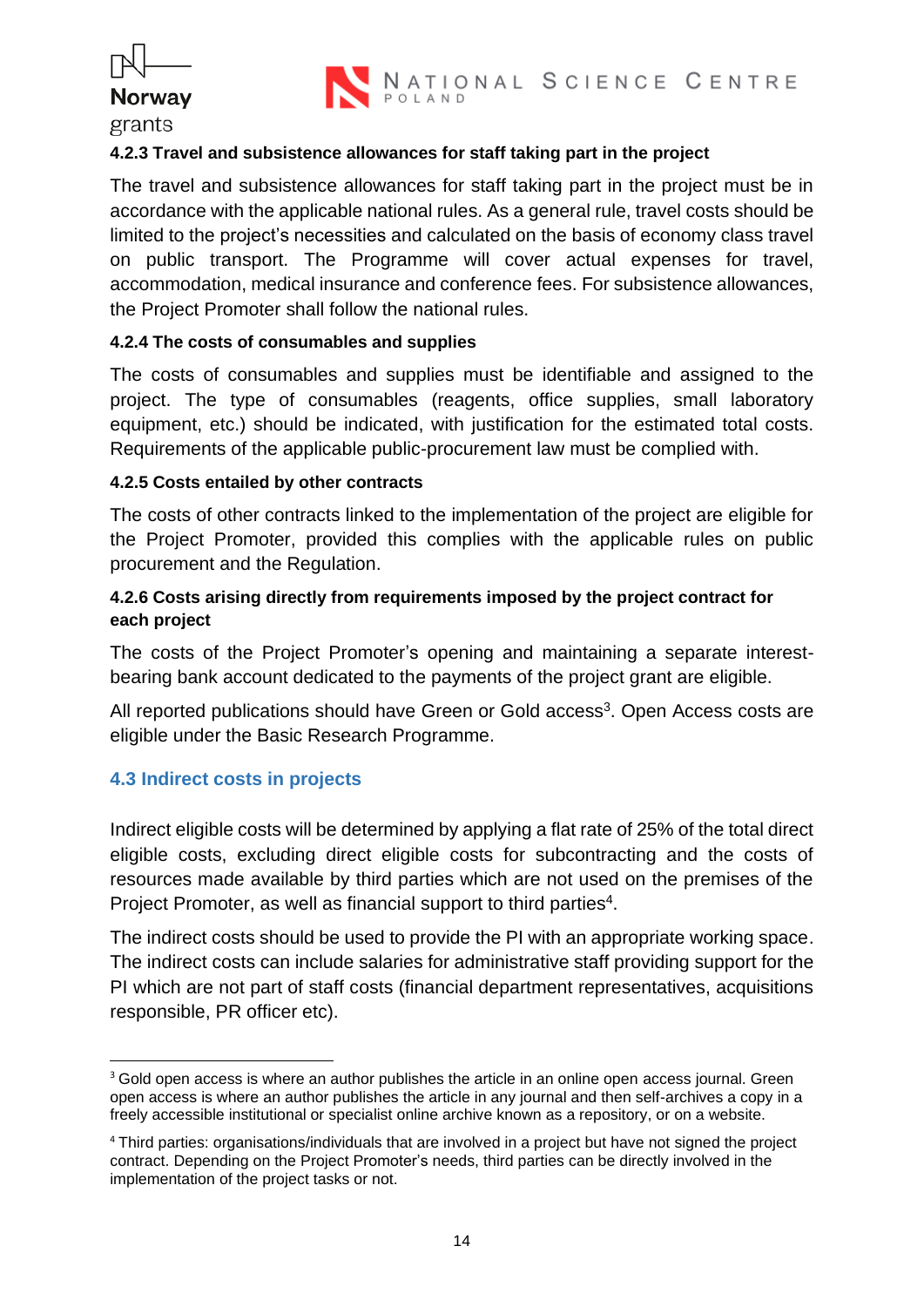

## ľ **Norway** grants **4.4 Subcontracting**

<span id="page-14-0"></span>As a general rule, the expertise and resources needed to implement a project should be available within the project. However, the subcontracting of research tasks is possible as long as it is clearly stated and justified in the project proposal and contract. Subcontracting may cover only a limited part of the planned research tasks. Examples of subcontracting are contracts with public or private entities or natural persons for a clinical study, opinion survey, testing or analysis of samples, measurements using equipment not available on the premises of the Project Promoter.

Subcontracting is based on business conditions and is therefore eligible, provided that the awarding of the contract complies with the applicable rules on public procurement and the Regulation.

Subcontractors have no direct obligations under the project contract. Therefore, the Project Promoter must ensure that the subcontractors comply with obligations under the Basic Research Programme.

In the case of contracts with natural persons, costs qualify as subcontracting when the work is done without the direct supervision of the Project Promoter. Typically, contracts of commission are regarded as subcontracting.

Contracts to purchase goods, works or services, which are necessary for the implementation of the project, but are not scientific services needed to carry out the research activities in the project, are not considered subcontracting.

The transfer of project costs intended to increase the eligible costs for "subcontracting" is considered to reflect a significant change in the project, and normally requires an amendment.

#### <span id="page-14-1"></span>**4.5 Excluded costs**

The following costs will not be considered eligible:

- interest on debt, debt service charges and late payment charges;
- charges for financial transactions and other purely financial costs, except costs related to accounts required by the FMC/NMFA, the National Focal Point or the applicable law and costs of financial services imposed by the project contract;
- provisions for losses or potential future liabilities;
- exchange losses;
- recoverable VAT;
- costs that are covered by other sources:
- fines, penalties and costs of litigation, except where litigation is an integral and necessary component for achieving the outcomes of the project;
- excessive or reckless expenditure.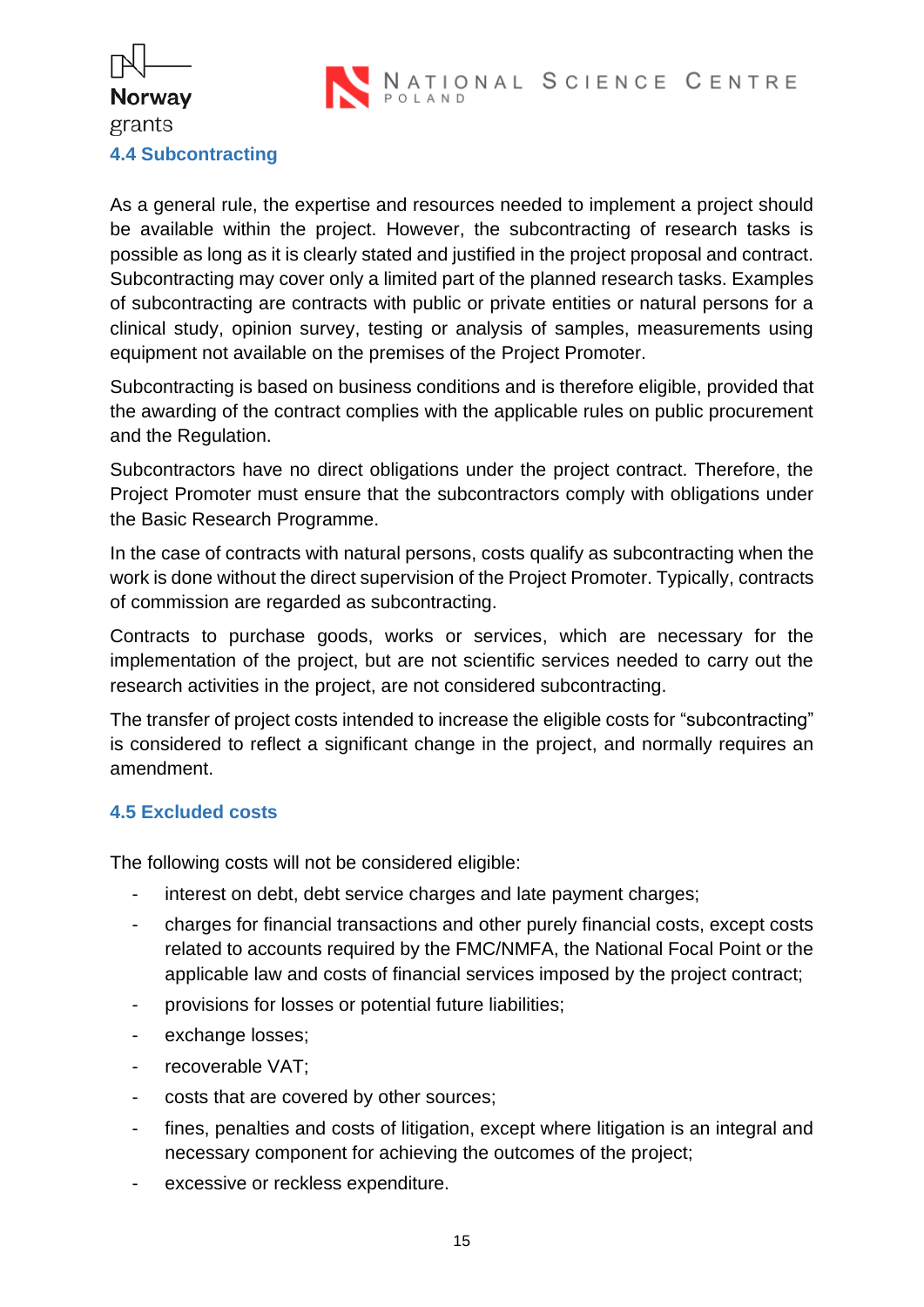

<span id="page-15-0"></span>If funding of a research project by the National Science Centre constitutes State aid for the Project Promoter, State aid will be granted under conditions regulated by the Regulation of the Minister of Science and Higher Education of 9 September 2015 on the terms and mode for granting State aid via the National Science Centre (Journal of Laws of 2015, item 1381). The Regulation is in accordance with the Commission Regulation (EU) No 651/2014 of 17 June 2014 declaring certain categories of aid compatible with the internal market in application of Articles 107 and 108 of the Treaty.

**Please note** that all documents concerning proposals for State aid must be signed with a qualified electronic signature in the PAdES format.

Detailed information can be found in the [section State aid.](https://www.ncn.gov.pl/finansowanie-nauki/pomoc-publiczna?language=en)

#### <span id="page-15-1"></span>**4.7 Co-financing requirements**

Grants from the programme may be up to 100% of total eligible project costs, provided all applicable National and EU rules on State aid are complied with.

Any remaining costs of the project have to be provided or obtained by the Project Promoter.

#### <span id="page-15-2"></span>**4.8 Budgetary flexibility**

Applicants should note that during the course of the project, budgetary flexibility is given in order to allow for appropriate project management. Reallocation of funds among the cost categories does not require prior approval of the Programme Operator and would not result in an addendum to the contract. Cost categories are defined as one of the main sub-heads of the budget which are the cost of staff assigned to the project, the cost of new and second-hand equipment and other costs.

Such reallocation cannot exceed 15% of the total eligible costs of a Project Promoter and cannot exceed PLN 100,000.

For reallocation above this limit, a contract amendment will be required before the date the modification should take place. The request must be fully substantiated and justified. If the request is deemed unfunded by the Programme Operator, the Project Promoter will be advised in writing.

The 15% rule is NOT applicable to indirect costs and the full-time salary of the PI, which cannot be changed.

Please note that if funding a research project constitutes State aid for the Project Promoter, each cost reallocation (also below the 15% limit) will require the approval of the Programme Operator.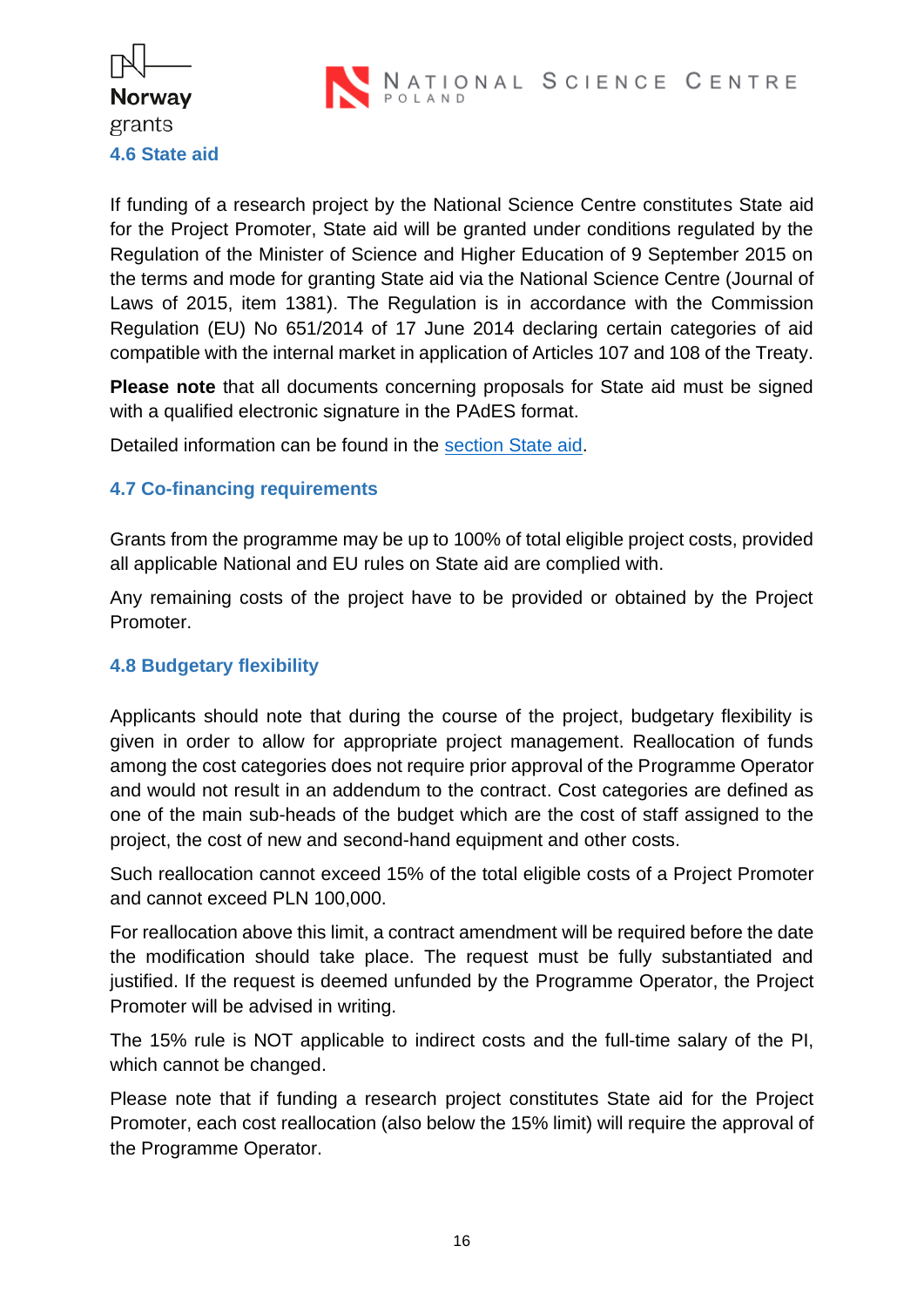## ľ **Norway** grants

### <span id="page-16-0"></span>**5. SUBMISSION OF PROPOSAL**

#### <span id="page-16-1"></span>**5.1 Rules and procedures for submission of proposals**

Proposals must be written in English, with title and summary for the general public also in Polish. The proposals shall be submitted electronically via the ZSUN/OSF platform (Integrated Services for Science/Funding Stream Support), available online [\(https://osf.opi.org.pl/\)](https://osf.opi.org.pl/). To submit an application the applicant must be registered as a user of the system and follow the instructions given in the ZSUN/OSF system. **The application deadline is June 16, 2020, at 16.00 CEST.**

Correcting or revising proposals after this deadline will not be possible.

Each application has a unique identification code (assigned by ZSUN/OSF) which will remain the same throughout the duration of the project. Any technical issues about using ZSUN/OSF can be resolved by contacting technical support via e-mail (see the link below)

<https://osf.opi.org.pl/app/toModule.do?prefix=/adm&page=/uwagi.do>

or by phone [+48 \(22\) 35 17 101](tel:0048223517101) or [+48 \(22\) 35 17 104](tel:0048223517104) or [+48 \(22\) 35 17](tel:0048223517089) 089 (on working days between 8.15 am – 4.15 pm). Further contact details are available on the homepage of ZSUN/OSF.

Versions of proposals sent on paper, removable electronic storage medium, by email or by fax will not be regarded as having been received by the Programme Operator.

You can find details of the [proposal submission procedure](https://www.ncn.gov.pl/sites/default/files/pliki/regulaminy/procedura_skladania_wniosku_grieg_ang.pdf) on the NCN website under the section POLS – call documentation.

When you plan to submit a proposal in the POLS call, you should:

1) review the template of the proposal form, where you can see what information and annexes are needed to complete the electronic proposal form in ZSUN/OSF;

2) decide how long the project should last: 12 or 24 months;

3) find out about the internal procedures of the Project Promoter that may affect the proposal and project performance (cost planned in the project, procedure for acquiring signature(s) or authorised representative(s) of the institution to confirm submission of the proposal);

4) prepare:

- an abstract of the research project (1 page, in English);
- a short description of the project containing the proposed work plan (up to 2 pages, in English);
- a description of the research project (up to 12 pages, in English);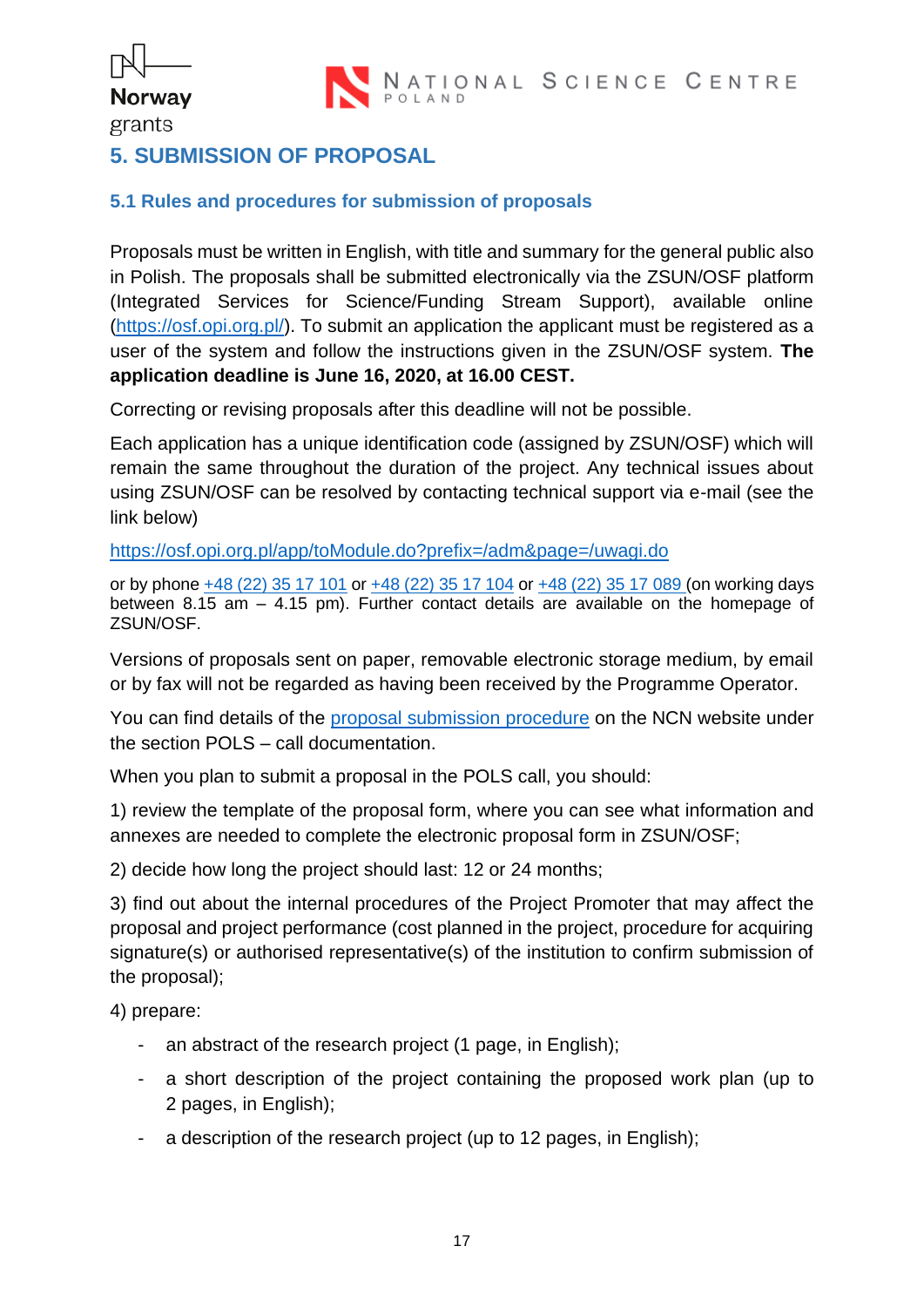

- a justification of the choice of the host institution and sustainability of the collaboration (up to 2 pages in English)
- a budget (in English);
- a summary of the project for the general public (in Polish and in English);

5) prepare acceptance letters from publishers confirming that your work has been accepted for publication (if you decide to include papers that have not been published yet);

6) prepare annexes required if the Project Promoter is applying for State aid.

#### <span id="page-17-0"></span>**5.2 The project application form**

The project application form has the following components:

- Duration choose 12 or 24 months;
- Basic research indicate that the proposal includes basic research;
- General Information provide the proposal title and key words in Polish and English, research field, primary NCN review panel, auxiliary NCN review panels;
- Applicant provide the status of the Project Promoter;
- Information on the participating entity provide basic administrative data of the Applicant (Project Promoter);
- Justification of the choice of the host institution and sustainability of the collaboration (up to 2 pages in English)
- State aid include required information concerning State aid;
- Schedule provide information on the planned research tasks;
- Similar research tasks indicate if you are applying for funding of the research tasks included in the POLS proposal also from other sources and list the authors of the project descriptions, please disclose any consultant involved in the preparation of the project application here;
- Short description presenting the proposed work plan (up to 2 pages) upload the description of the proposed work plan;
- Detailed description of the proposal (up to 12 pages) upload the project description;
- Ethical issues address any ethical issues;
- Abstract (up to 4,500 characters with spaces) provide an abstract;
- Abstract for the general public upload an abstract in Polish and in English;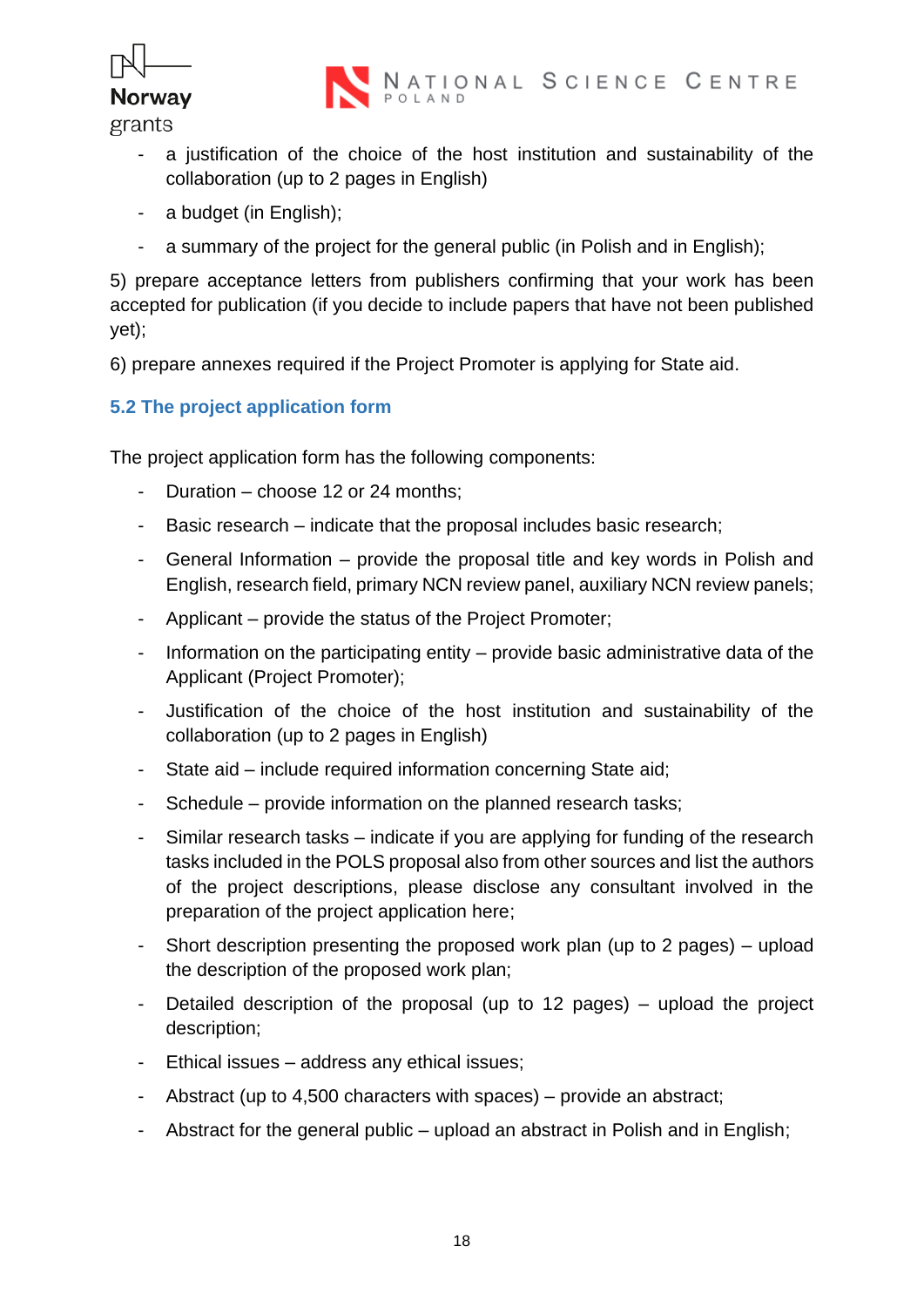



- International cooperation  $-$  provide information on international cooperation, especially indicate if the project aims at strengthening bilateral relations between Poland and Norway, through collaboration with a Polish-Norwegian cooperation, for example financed by GRIEG, POLNOR or H2020;
- Project team include information on the PI, should you plan a project team, also provide information on other team members;
- Principal Investigator (Pl) provide basic information on the PI, include information on career breaks, if any;
- Principal Investigator academic and research track record provide information on academic and research career, publication record, artistic achievements, information on research project management under NCN, other domestic or international calls, most important research achievement, research experience, prizes and awards;
- Personnel costs include the full-time employment salary of the PI and estimate other personnel costs, if any;
- Research equipment estimate costs of the research equipment, provide requested basic information on equipment, description and justification;
- Other direct costs estimate other direct costs;
- Total costs are calculated automatically;
- Specific cost breakdown provide a specific cost breakdown if funding constitutes State aid for your project;
- Data management answer questions regarding data management;
- Read and sign the PI declaration;
- Upload required entity's confirmations.

All documents (descriptions, abstract, confirmations, publications) uploaded to the OSF system shall be in PDF format.

NB! Remember to check the completeness of your application and to submit it electronically by **June 16, 2020, 16.00 CEST.**

## <span id="page-18-0"></span>**6. EVALUATION OF PROPOSALS**

A detailed description of the review process and the selection criteria can be found in "Guide for Evaluators". The evaluation process is based on a number of wellestablished principles:

- *Excellence* – the projects selected for funding must demonstrate high quality; in the context of the criteria set out in the call;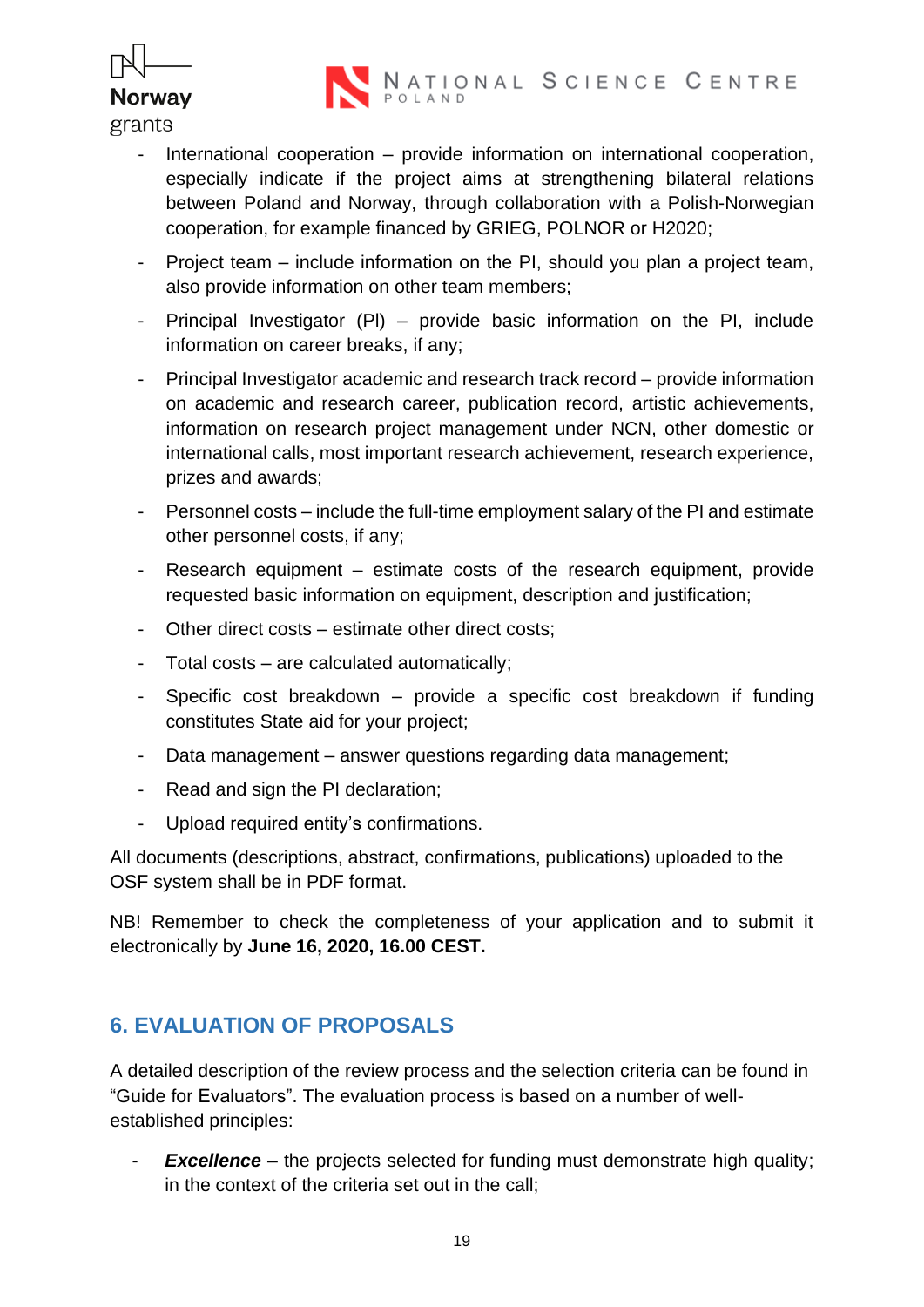

- **Transparency** the funding decisions are based on clearly described rules and procedures, and the applicants should receive adequate feedback on the outcome of the evaluation of their proposals;
- *Fairness and impartiality* all proposals submitted to the call are treated equally. They are evaluated impartially on their merits, irrespective of their origin or the identity of the applicants;
- *Confidentiality* all proposals and related data, knowledge and documents communicated to the Programme Operator are treated in confidence;
- *Efficiency and speed* evaluation, award and contract preparation should be as rapid as possible, commensurate with maintaining the quality of the evaluation and respecting the legal framework;
- *Ethical and security considerations –* any proposal which contravenes fundamental ethical principles may be excluded at any time from the process of evaluation, selection and award.

The proposals will be evaluated by panels composed of internationally recognised experts. The experts will be invited to evaluate the proposals that are related to their field of expertise. They must be resident and working outside Poland and Norway.

The pool of experts is established by the Programme Operator in cooperation with the RCN. The experts will be chosen by the NCN Council. Experts will be selected on the basis of their expertise, experience in evaluating project proposals at international level and appropriate range of competencies. The NCN will, whenever possible, take into account the need for gender balance among the experts.

The evaluation process consists of the following steps:

- eligibility check performed by the Programme Operator according to a check list contained in chapter 4 of the Guide for Evaluators
- individual evaluation, based on the information provided in the proposal about the academic and research track record of the PI and the proposed work plan;
- threshold check performed by the NCN coordinators;
- individual evaluation of the proposals that pass the threshold, based on all the information included in the proposal;
- consensus assessment;
- expert panel review and
- Programme Committee selection meeting.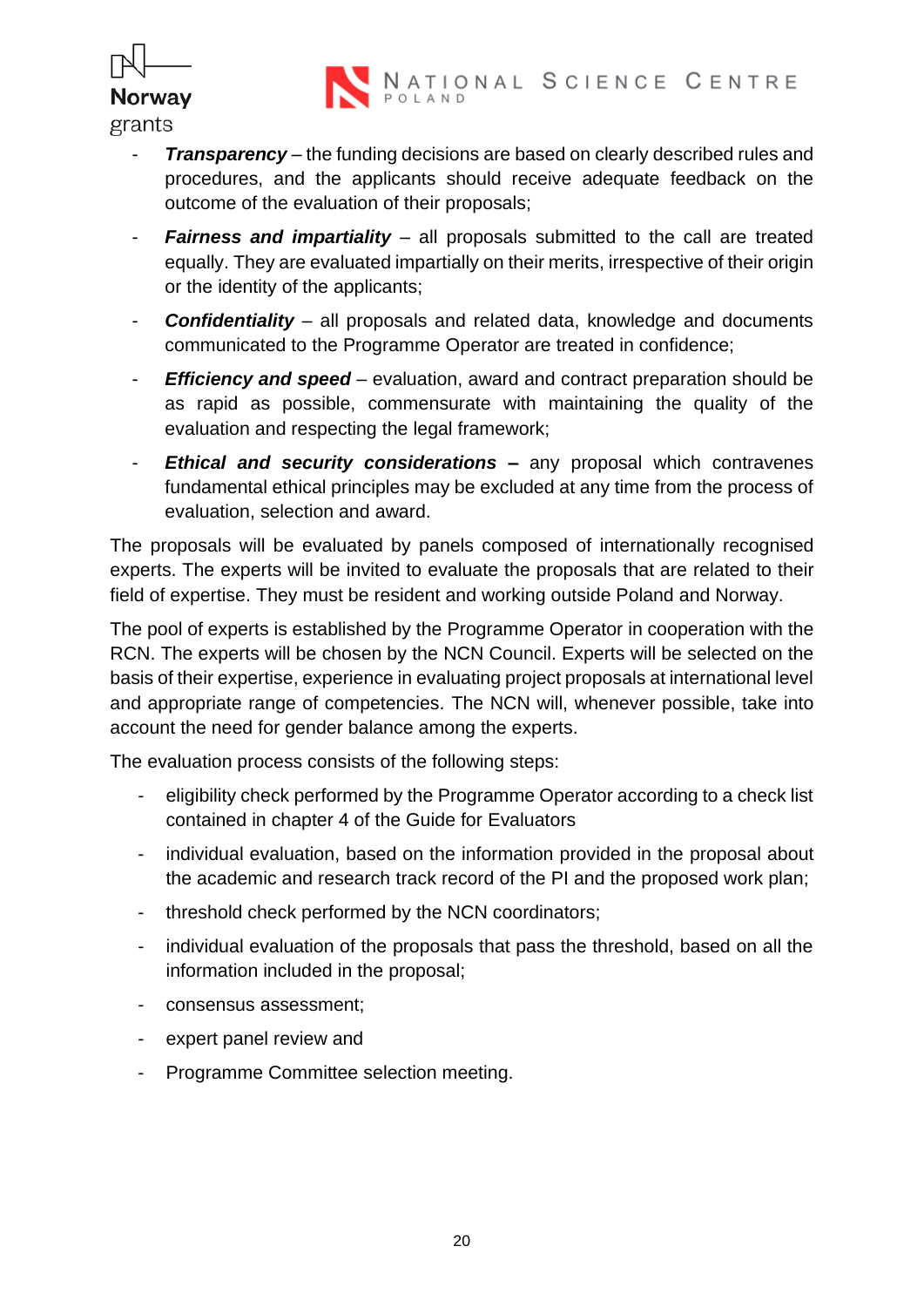

## **Norway** grants

ľ

## <span id="page-20-0"></span>**7. FUNDING DECISIONS**

The Programme Operator issues individual decisions regarding funding for the projects, based on the final ranking lists approved by the Programme Committee. The decisions of the NCN Director are submitted to the Project Promoter and to the PI in accordance with the [Rules for delivering the NCN Director's decisions.](https://www.ncn.gov.pl/sites/default/files/pliki/regulaminy/2019_12_16_zasady_doreczania_decyzji_dyrektora_ang.pdf)

The decision of the Director may be [appealed](https://www.ncn.gov.pl/finansowanie-nauki/informacje-dla-wnioskodawcow/instrukcja-odwolania?language=en) to the Appeal Committee of the Council of the NCN.

A number of proposals may be kept on reserve lists, separate for each of the three domains (HS, NZ and ST). These proposals will be conditionally recommended for funding, in case of withdrawal of successful proposals or the availability of additional budget from other sources. Projects on the reserve list will be also ranked.

The lists of selected projects are published on the Programme Operator's website. Applicants are given access to the evaluation results with justifications.

## <span id="page-20-1"></span>**8. NEGOTIATION OF PROPOSALS**

The Project Promoters of proposals that have not been rejected, and for which funding is available, are invited to begin negotiations.

In addition to any issues raised in the Evaluation Summary Report, the applicants may receive requests for further administrative, legal, technical and financial information necessary for the preparation of the project contract. The Programme Operator may request changes, including modifications to the budget. The Programme Operator must justify all requested changes.

If it proves impossible to reach an agreement with a Project Promoter within a reasonable deadline, the negotiations may be terminated and the proposal rejected by the Director of the NCN. Negotiation of proposals from the reserve list may begin once it is clear that a sufficient budget has become available to fund one or more of these projects.

The Programme Operator may also terminate negotiations if the Project Promoter proposes to modify the project to the extent that it becomes significantly different from the proposal that was evaluated.

## <span id="page-20-2"></span>**9. APPEALS**

Project Promoters who wish to [appeal](https://www.ncn.gov.pl/finansowanie-nauki/informacje-dla-wnioskodawcow/instrukcja-odwolania?language=en) the final results may send their complaints directly to the Programme Operator's headquarters, within 14 days from the date of receiving the decision of the NCN Director. The obtained appeals of Project Promoters are proceeded by the Appeal Committee of the NCN Council. The decision of the Council Appeal Committee may be appealed at the administrative court.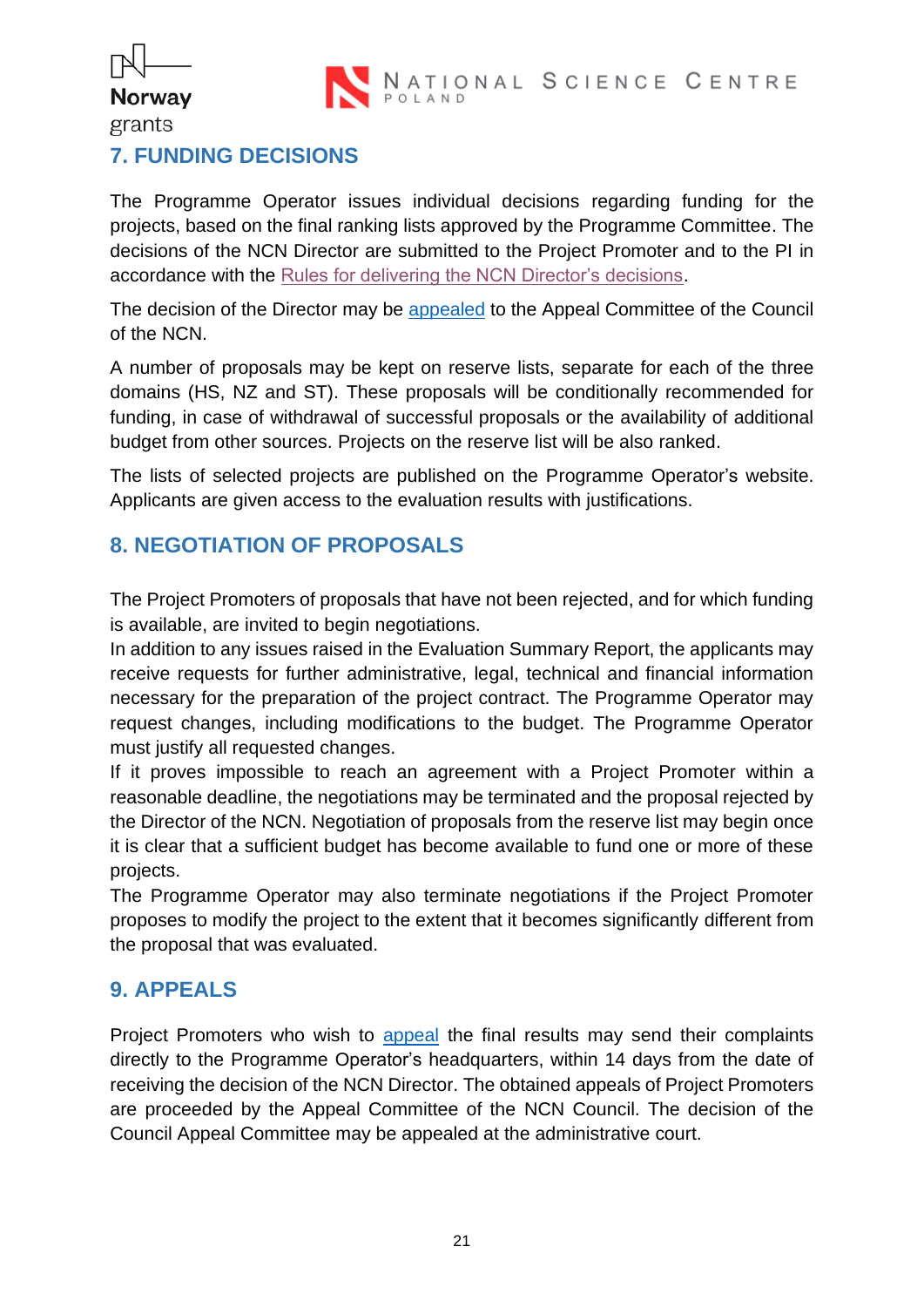

**Please note** that comments and scores given by experts and members of panels will not be subject to appeals. Grounds for appeals include conflicts of interest and errors in administrative procedure.

### <span id="page-21-0"></span>**10. CONTRACTING OF PROJECTS**

With regard to each grant, a trilateral Project contract between the NCN, the Project Promoter and the PI will be concluded for the term of the grant.

The project contract will set out the terms and conditions of grant assistance, as well as the roles and responsibilities of the parties. In particular, it will include provisions that ensure that the Project Promoter undertakes to comply fully with the provisions of the legal framework of the Norwegian Financial Mechanism 2014-2021 referred to in Article 1.5 of the Regulation that is relevant for the implementation of the project, including any obligation that is valid after the project has been completed.

The Project contract will contain an explicit reference to the programme agreement and the Regulation and, as a minimum, provisions on the following:

- a) the obligation regarding reporting that enables the Programme Operator to comply with its reporting obligations to the NMFA and the National Focal Point;
- b) the maximum amount of the project grant in PLN and Euro and the maximum project grant rate;
- c) the eligibility of expenditures and requirements regarding submission of proof of expenditures;
- d) the method for calculating indirect costs and their maximum amount;
- e) the first and final dates of eligibility of expenditures;
- f) modifications to the project;
- g) ensuring that the access requested in relation to monitoring, audits and evaluations is provided without delay;
- h) ensuring that obligations regarding information and communication are complied with;
- i) the right of the Programme Operator to suspend payments and request reimbursement from the Project Promoter in case decision on such actions is taken by the NMFA, Programme Operator or the National Focal Point;
- j) the resolution of disputes and jurisdictions;
- k) a detailed budget, which may allow for up to 5% contingency;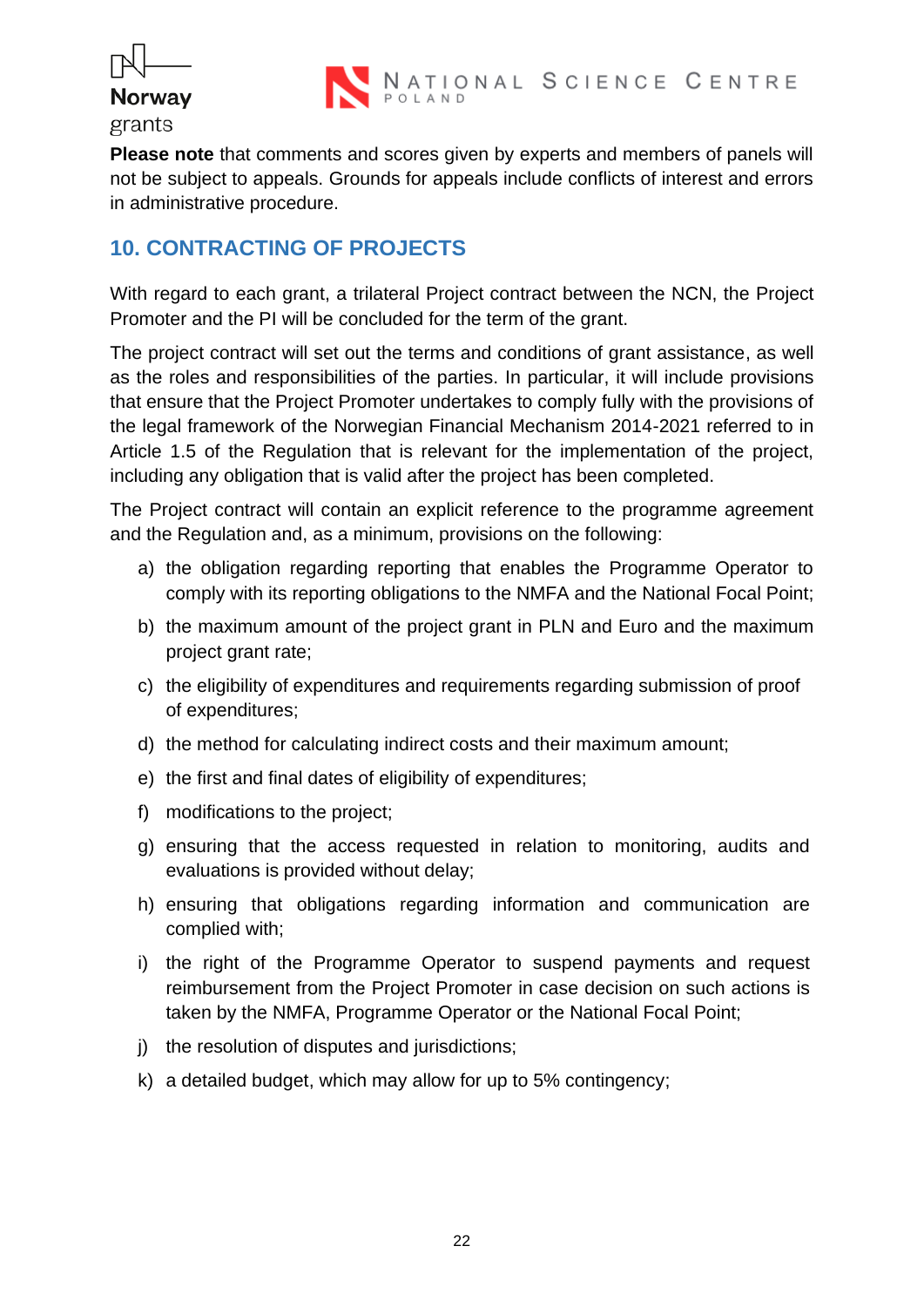

#### **Norway** grants

ľ

#### <span id="page-22-0"></span>**11. REPORTING AND PAYMENTS**

#### <span id="page-22-1"></span>**11.1 Payment model**

The Project Promoter is obliged to open and maintain a separate bank account indicated in the project contract.

Payments towards the projects will be in the form of advance payment and interim payment(s). The Programme Operator will ensure the timely transfer of those payments.

Payments of the project grant shall take the form of advance instalments and provide the projects with a positive cash flow. The first advance instalment will be transferred to the Project Promoter within 30 days from the signature of the project contract. Further advance instalments (interim payments) will be transferred to the project in accordance with an individual pre-defined schedule of payments based on the project budget, as stipulated in the project contract. These interim payments are made twice a year, each corresponding to 50% of the planned annual project budget. The interim payments may be paid when at least 70% of the previous advance instalment(s) has been reported as incurred in the form of a certified statement. The Programme Operator shall monitor the level of incurred expenditure and amend the annual budget annexed to the project contract when appropriate.

The payment model will be specified in the project contract.

#### <span id="page-22-2"></span>**11.2 Annual reporting**

During the course of the project, the Project Promoter submits an annual report within 60 days of the end of each reporting period set out in the project contract. The first technical report must contain the progress of the work for at least 6 months of the project's implementation. The annual report must comprise:

- A technical report containing:
	- an explanation of the work carried out;
	- an overview of the progress of work towards the objectives of the project, including milestones and deliverables identified in the project contract. The report must include explanations justifying the differences between work expected to be carried out in accordance with the project contract and that actually carried out;
	- details on the exploitation and dissemination of the results, and  $-$  if required in the project contract – an updated plan for the exploitation and dissemination of the results;
	- a summary for publication by the Programme Operator.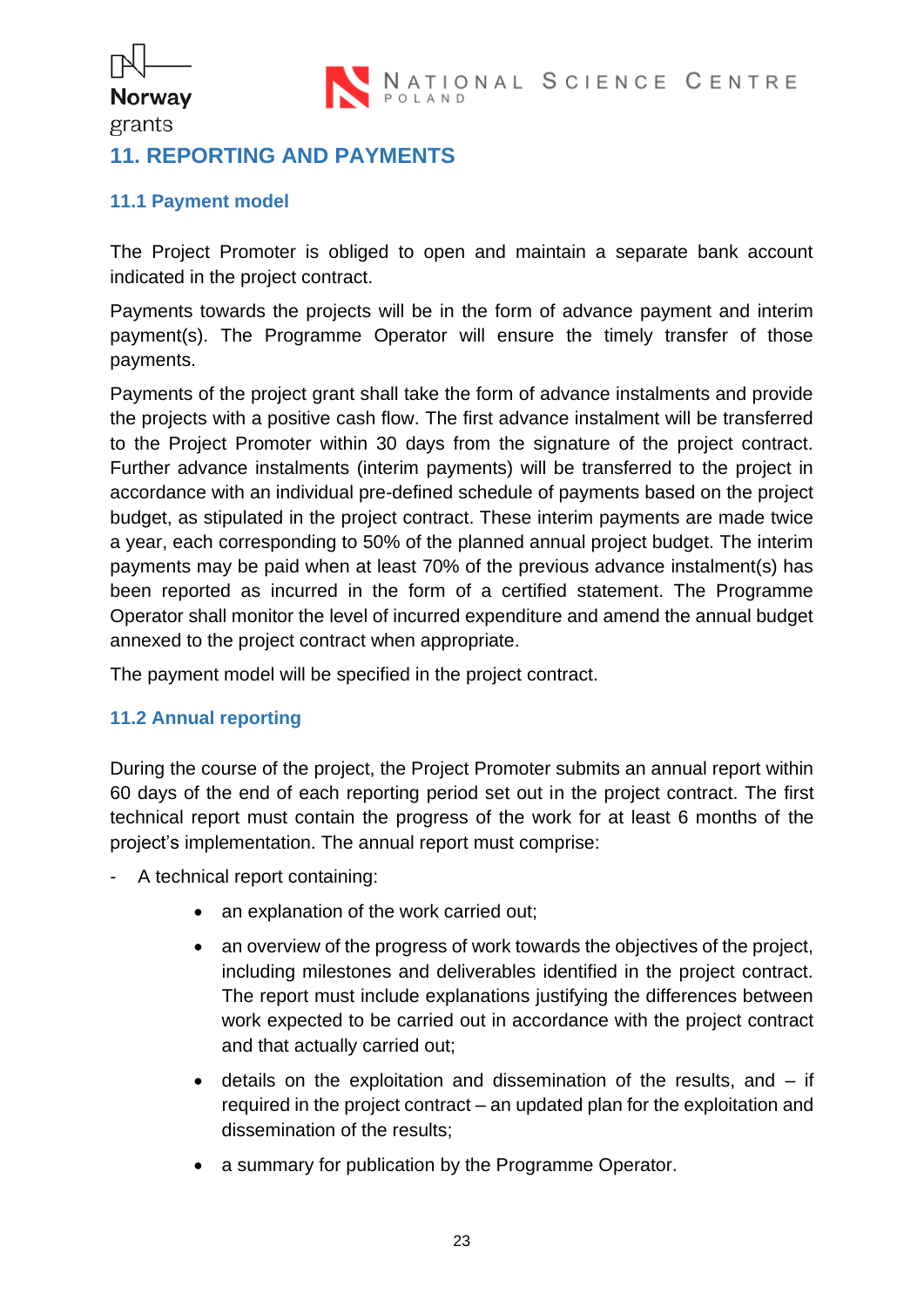

NATIONAL SCIENCE CENTRE

- grants
- A financial report containing:
	- An individual financial statement for the reporting period concerned;
	- An explanation of the use of resources and the information on subcontracting.
- A summary financial statement from the Project Promoter consolidating the individual financial statement for the reporting period concerned.

#### <span id="page-23-0"></span>**11.3 Final reporting**

The Project Promoter submits a final report within 60 days after the end of the project. If the implementation of the project ends in the first 6 months of the year, then the annual report for the previous year is not requested separately. This final report must comprise:

- A final technical report containing:
	- 1) an overview of the results and their exploitation and dissemination;
	- 2) the conclusion on the project;
	- 3) the socio-economic impact of the project: a report covering the wider societal implications of the project, in the form of a questionnaire, including gender equality actions, ethical issues, efforts to involve other actors and to spread awareness, as well as the plan for the use and dissemination of the foregoing;
	- 4) a summary for publication by the Programme Operator.
- A final financial report containing:
	- 1) a final individual financial statement for the final reporting period, as defined in the project contract;
	- 2) a final summary financial statement from the Project Promoter consolidating the individual financial statement for the all reporting periods and including the request for payment of the balance (final payment claim).

#### <span id="page-23-1"></span>**11.4 Reporting on scientific publications**

During and after the project, the Project Promoter provides references and an abstract of all scientific publications relating to the results of the project no later than 60 days following publication.

As part of the final project report, the Project Promoter will be required to submit a full list of publications relating to the results of the project.

All reported publications should have Green or Gold access.